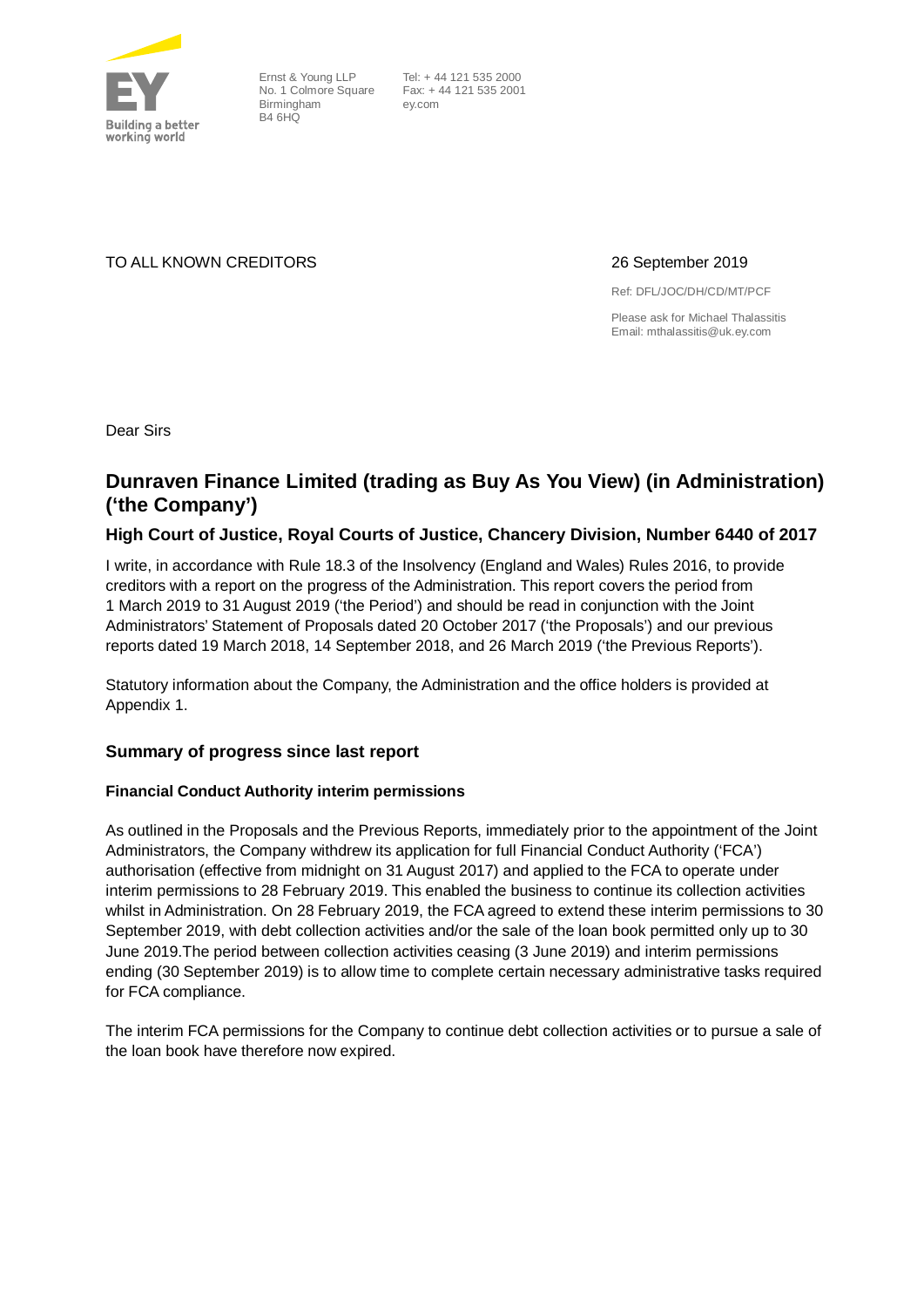

### **Extension of Administration**

In July 2018, the secured creditors of the Company approved the Joint Administrators' request to extend the Administration to 31 August 2019 to allow the Joint Administrators to continue to administer the estate, collect monies due from customers, and thereby achieve the purpose of the Administration.

Having obtained the permission of the FCA to continue collection activities to June 2019 in order to maximise net realisations from the Company's loan book, it became apparent that the deadline of 31 August 2019 would not allow sufficient time for all remaining matters in the Administration to be completed, including the settlement of final trading liabilities, the provision of redress to certain customers (discussed below), and the distribution of the Prescribed Part (also discussed below).

As such, in June 2019, we engaged the Company's legal advisors to assist with an application to the court for an extension of the Administration. The application was heard on 28 August 2019 and an extension of the Administration to 31 August 2020 was granted by the court. As such, the Administration will now end no later than 31 August 2020.

The primary purpose of the extension is to finalise the remaining matters in the Administration, which includes the settlement of final trading liabilities, the provision of redress to certain customers (discussed below) and making distributions to the Company's secured and unsecured creditors.

### **Cessation of trading**

As previously reported, the Company's operational activity levels reduced gradually during the Administration, in accordance with a reducing loan book and customer numbers.

During the Period, it became apparent that it was no longer commercially viable for the Company to continue its trading activities, as the costs associated with ongoing trading would exceed the amounts collected from the remaining customer base. As such, collection activities ceased with effect from 3 June 2019 and all customers with active agreements as at 3 June 2019 were contacted to advise them that they were not required to make any further payments to the Company and that they would not need to return any goods covered by their agreements with the Company. In addition, all customers were advised that the Company was no longer able to administer cover for any goods previously protected by the Company's warranty and insurance schemes.

Since the cessation of collections, our efforts have been primarily focused on an orderly wind-down of the Company's ancillary trading activities. A summary of the Company's trading activities in the Period is provided below.

#### **Other trading matters**

#### *Suppliers*

The services provided by the majority of the Company's trading suppliers have now been terminated and the remaining services will be terminated as appropriate in the coming months.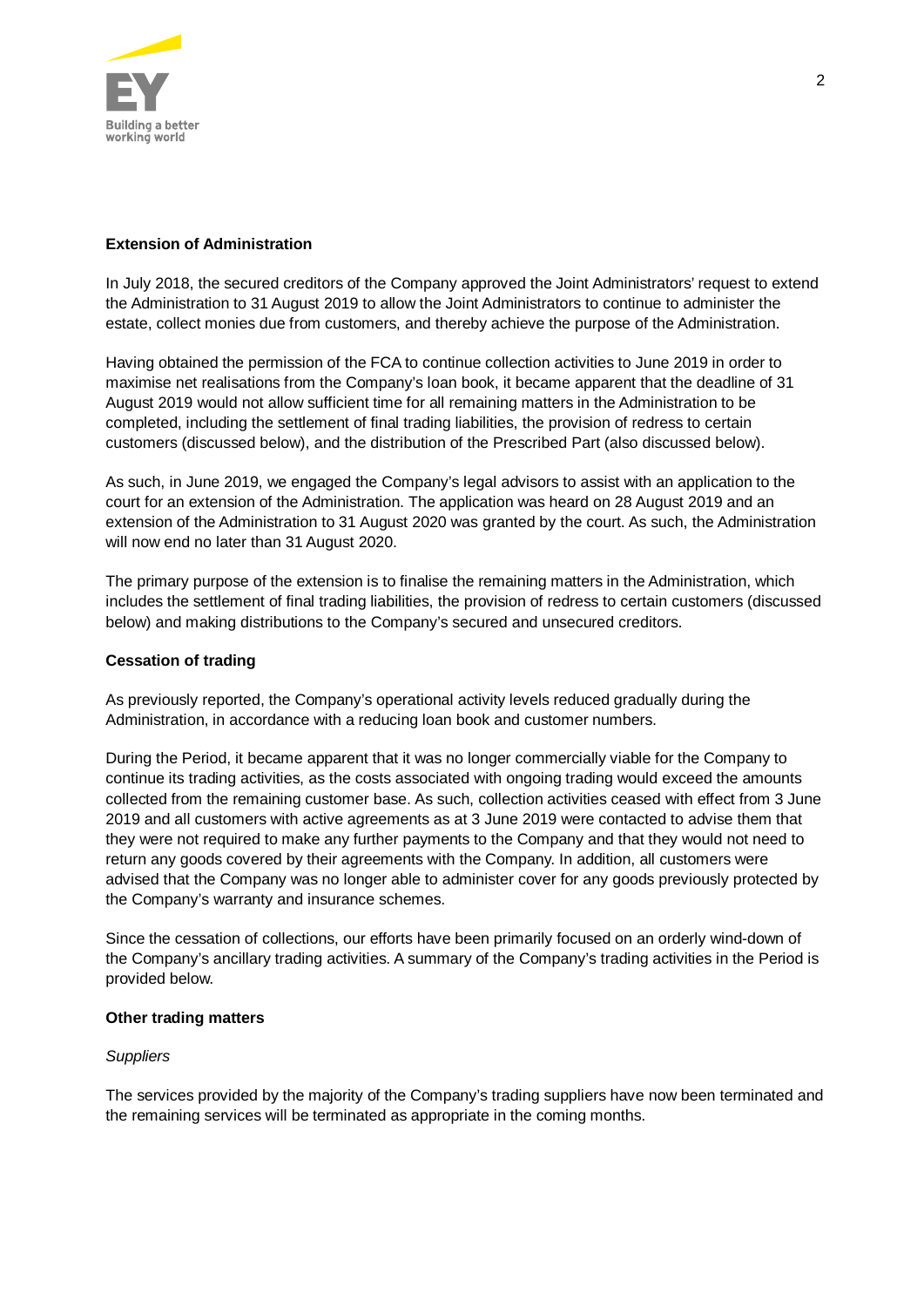

### *Property exits*

Following the cessation of collection activities, the Company continued to occupy its head office premises in Bridgend for the remainder of the month of June to enable an orderly wind-down of the Company's residual trading activities. This premises were exited on 30 June 2019.

A small secured storage unit in Bridgend, which was the principal location for storing stock, was exited on 11 May 2019. The Company also exited all of their regional storage units, with two units exited on 19 March 2019 and the remaining 2 units exited on 17 June 2019.

We do not anticipate that there will be any further costs in relation to the properties occupied by the Company during the Administration.

#### *Meter removals*

In view of the closure of operational activities, the Company completed a programme of removing meters from customers' homes. All customers were written to and contacted via numerous methods to schedule meter removals.

#### *IT shut down*

During the Period, the Company's IT infrastructure was decommissioned and shut down. As part of this process, secure backups of the Company's systems were taken and securely stored by the Joint Administrators. All physical remaining IT infrastructure was also removed from a data centre in Corsham, UK.

#### *External collection agency*

As previously reported, the Company engaged an external agency to outsource the collection of certain written-off accounts. Following the cessation of collection activities, we instructed this external agency to cease collecting monies in relation to these written-off accounts and to ensure that any County Court Judgements were marked as 'satisfied' at court. This process was completed during the Period.

#### **Sale of business and assets**

As previously reported, all formal offers received during the Administration for the business and/or assets of the Company, would not have generated a better financial return to the Company's creditors compared to the collections forecasted to be made under a run-off scenario.

We received no further approaches from interested parties prior to 30 June 2019, being the final date for a sale of the loan book as agreed with the FCA. No sale of the loan book will therefore take place.

#### **Asset realisations**

#### *Loan book*

Loan book collections during the Period equalled £0.72m (refer to Appendix 2), representing a total of £20.2m collected since the Company entered Administration. Loan book collections recorded in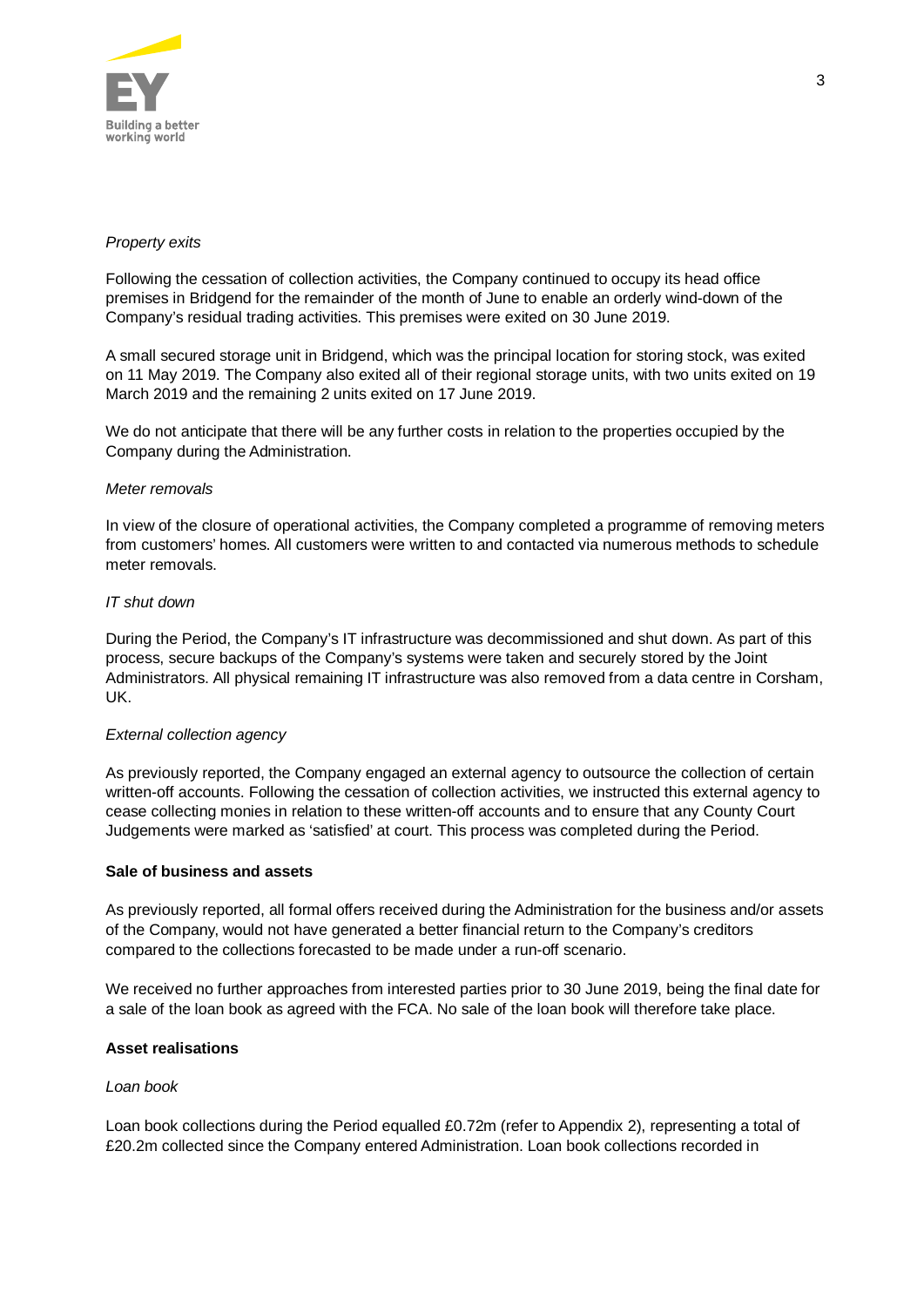

Appendix 2 are the aggregate of capital, interest, and premiums from All Sorted and the Equipment Protection Scheme ('EPS') (the Company's warranty and insurance schemes respectively).

As the Company has ceased its collection activities and no sale of the remaining loan book will be pursued at this stage, there will be no further loan book realisations.

### *VAT reclaims*

During the Period, the Company has received £0.3m from HM Revenue and Customs ('HMRC') in respect of VAT reclaims. Total VAT reclaims of £1.94m have been received during the Administration.

#### *Stock*

During the Period, the Company sought to realise value from its remaining stock, which was no longer required for ongoing servicing of customer agreements. A further £1,851 has been realised during the Period. No further stock remains to be sold.

Total stock realisations during the Administration are £137k, representing a c.£49k surplus in comparison to the estimated realisable value per the Director's statement of affairs ('SoA'). We note that total stock realisations during the Administration include items which were estimated to have £nil realisable value in the SoA.

### *IT systems and software licenses*

As noted in the Previous Reports, we considered it unlikely that any value would be realised from the Company's IT assets. However, during the Period, certain items relating to the Company's IT infrastructure were sold to third parties for c.£6k. No further realisations from IT systems and software licenses are expected.

### **Other matters**

#### **HMRC**

*VAT*

Under the new VAT registration referred to in the Previous Reports, the Company has submitted 11 VAT returns and has received total VAT reclaims of £1.74m as at 31 August 2019.

The Company remained in a net VAT receivable position throughout the trading period of the Administration, and we expect this to continue to be the case now that trading has ceased.

Further to the Previous Reports, we have held initial discussions with HMRC over the possibility of submitting a bad debt relief claim for balances the Company is unable to collect from customers following the expiry of its FCA interim permissions for collection activities. No customer loans have yet been formally written off, pending the completion of certain necessary administrative tasks. As such, no bad debt relief claim in respect of the remaining loan book has yet been made. We will provide a further update in our next report.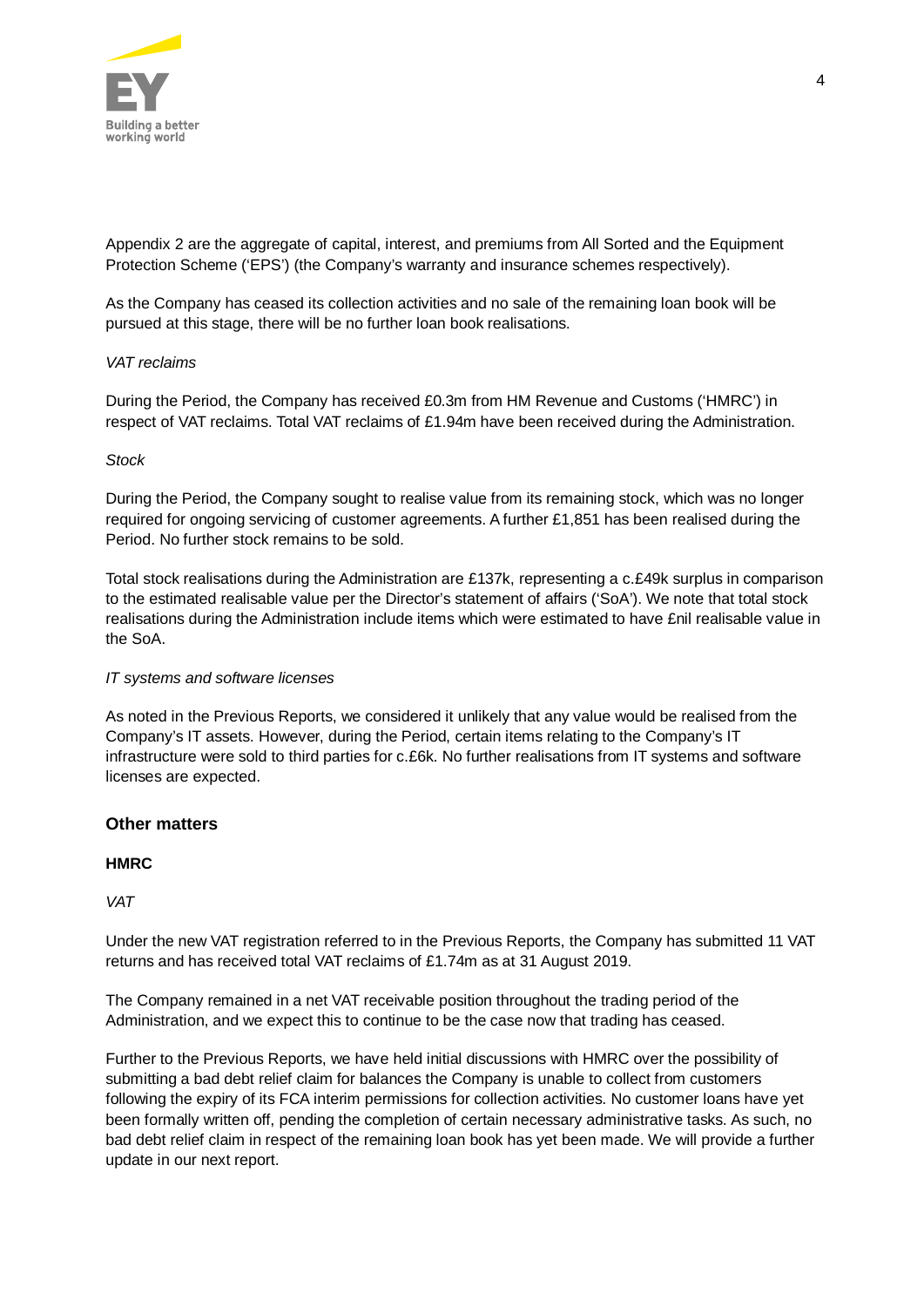

### *Corporation tax*

The Company's corporation tax return for the period 31 August 2017 to 30 August 2018 has now been submitted. No corporation tax was due for this period.

*Pay As You Earn ('PAYE') and national insurance ('NI')*

All PAYE and NI related returns have been filed and paid in accordance with HMRC requirements.

#### **Employee matters**

As at 28 February 2019, the Company had 30 employees. All of these employees were made redundant during the Period as a result of the Company ceasing to trade. Summarised below is the movement in employee numbers during both the Period and the Administration to date:

|                                                                        | Employee<br>movement<br>31 August 2017<br>- 28 February 2019 | <b>Employee</b><br>movement<br>1 March 2019 -<br>31 August 2019 | Total employee<br>movement during<br>Administration |
|------------------------------------------------------------------------|--------------------------------------------------------------|-----------------------------------------------------------------|-----------------------------------------------------|
| Opening total employees                                                | 267                                                          | 30                                                              | 267                                                 |
| Leavers<br>Redundancies<br>Resignations / end of contract<br>Dismissal | (168)<br>(64)<br>(6)                                         | (30)<br>0<br>$\mathbf{0}$                                       | (198)<br>(64)<br>(6)                                |
| Additions<br>New joiner                                                | 1                                                            | $\Omega$                                                        | 1                                                   |
| Closing total employees                                                | 30                                                           | $\Omega$                                                        | ŋ                                                   |

All redundancies made after 1 September 2017, where applicable, have been subject to a consultation process involving a communication as to the reasons for the proposed redundancies, the numbers and descriptions of employees affected, and the proposed method of selecting employees.

#### **Redress**

As at the date of the Joint Administrators' appointment, a number of the Company's customers had been identified as being potentially entitled to financial redress as a result of issues relating to their loan agreements, which occurred prior to the Joint Administrators' appointment.

We continue to work to identify the customers affected and to quantify their potential redress entitlements and will write separately to all customers affected by these redress issues shortly. However, we anticipate that the majority of redress entitlements will take the form of balance adjustments and/or unsecured claims in the Administration.

As the redress process is ongoing, we will provide a further update in our next report.

### **Investigations**

No investigations were concluded in the period and no investigations are continuing.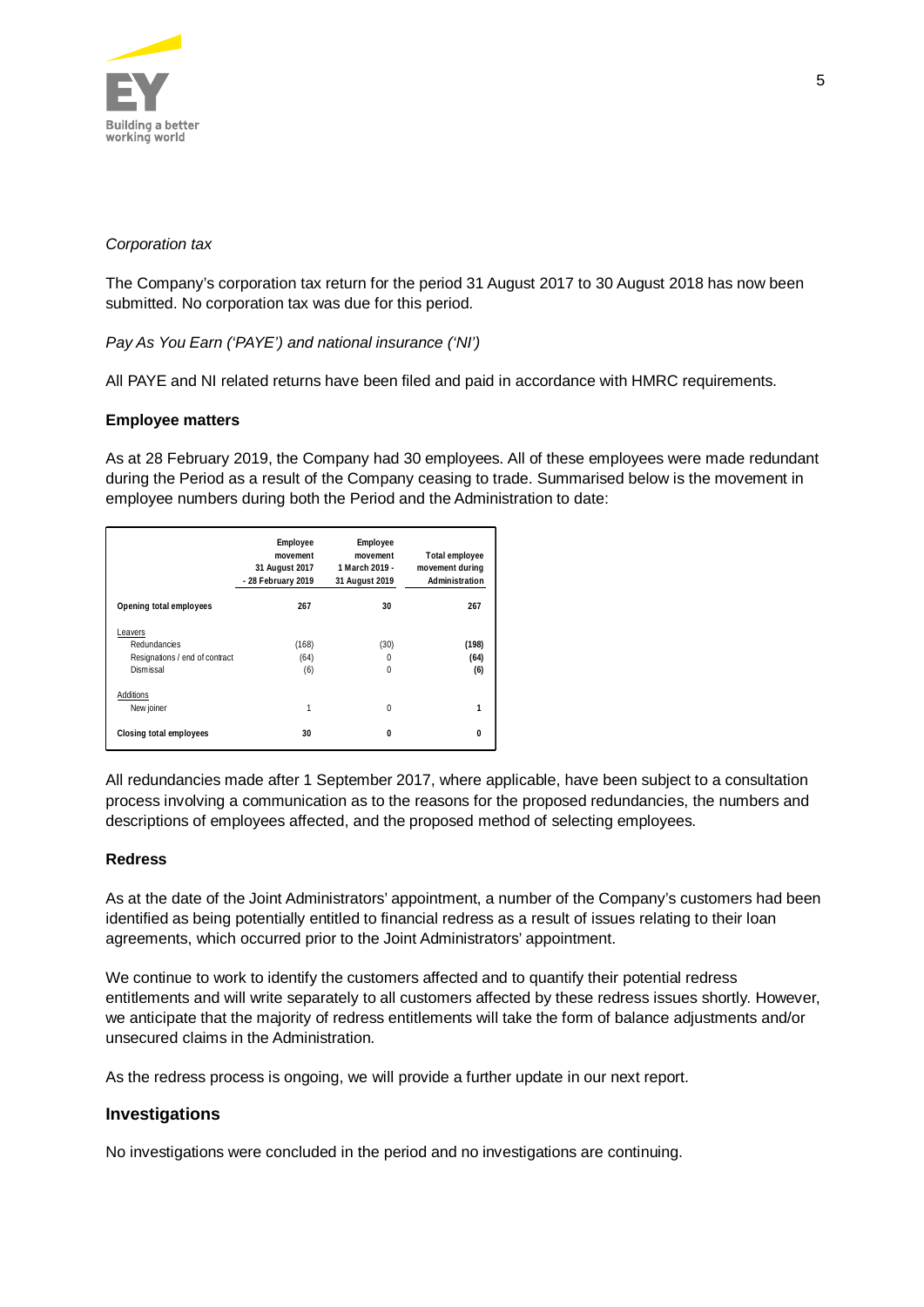

# **Receipts and payments account**

A summary of our receipts and payments for the period from 1 March 2019 to 31 August 2019, attached at Appendix 2. It does not reflect estimated future realisations or costs.

# **Joint administrators' remuneration**

The statutory provisions relating to remuneration are set out in Part 18 of the Insolvency (England and Wales) Rules 2016. Further information is given in the Association of Business Recovery Professionals' publication 'A Creditors' Guide to Administrators' Fees', a copy of which may be accessed from the web site of the Institute of Chartered Accountants in England and Wales at https://www.icaew.com/en/technical/insolvency/creditors-guides or is available in hard copy upon written request to me.

In certain circumstances, creditors are entitled to request further information about our remuneration or expenses, or to apply to court if they consider the costs to be excessive (Rules 18.9 and 18.34 of the Insolvency (England and Wales) Rules 2016). Further information is provided in 'A Creditors' Guide to Administrators' Fees' referred to above.

As communicated in the Previous Reports, our remuneration was fixed on a time-cost basis, capped at £1,175,000 (exclusive of VAT), by resolution of the secured and preferential creditors on 30 November 2017.

Following the extension of FCA collection permissions to June 2019, we circulated a revised fee estimate as at 28 February 2019 ('the Fee Estimate') at Appendix 4 of our report dated 26 March 2019. Additionally, in April 2019, we wrote to the secured and preferential creditors of the Company to request their approval of an increase in our capped remuneration from £1,175,000 to £1,450,000 plus VAT. This request was approved in April 2019.

An analysis of the time spent during the Administration, plus a comparison with the Fee Estimate, is attached at Appendix 4 to this report. During the Period, we have incurred time costs of £392,256, bringing cumulative time costs incurred to £2,918,535.

As at 31 August 2019, we have drawn total remuneration of £1,000,000. Of this sum, £nil was billed during the Period.

We anticipate that our remuneration will exceed the fee estimate by c.£300k, based on the work we anticipate is required to complete the matters remaining outstanding (including, but not limited to, finalising customer redress and distributing the Prescribed Part). We have included below a narrative explanation of the additional work undertaken in respect of each of the activities for which we have currently exceeded the fee estimate.

As at 31 August 2019, we have marginally exceeded our fee estimate. This is due to unforeseen complexities related to the cessation of trading and redress matters. Further explanation, by activity, is provided below in respect of those activities where the estimate has been exceeded.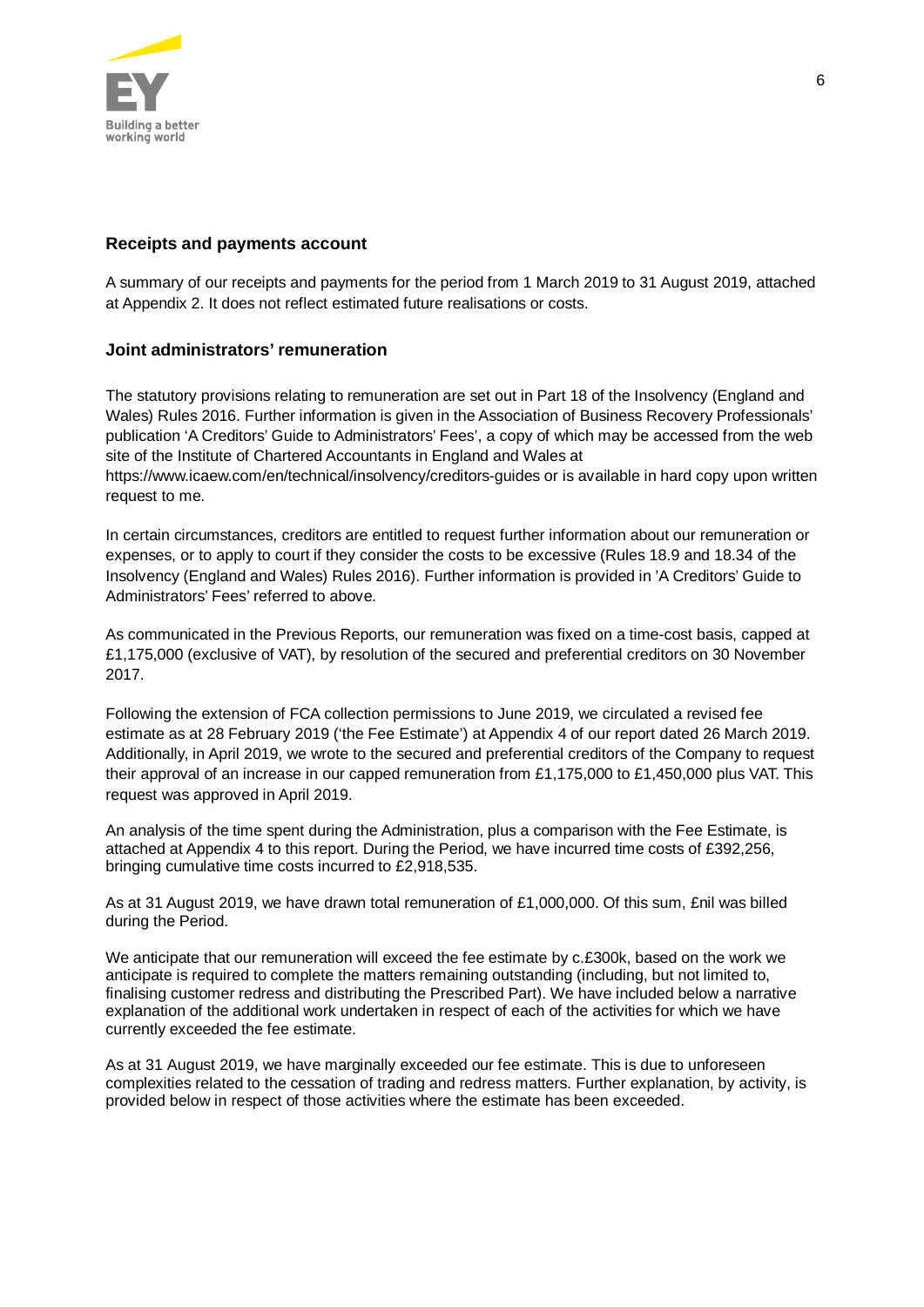

We will not draw remuneration in excess of the cap of £1,450,000 without the prior approval of the secured and preferential creditors. No steps are currently being taken to seek approval for an increase in our remuneration. At this stage, we do not anticipate that any such steps will be taken.

#### *Accounting and Administration*

The volume of transactions required in the final months of trading, the work required to be completed in order to settle final trading liabilities, reconcile final amounts due to post-appointment suppliers, and finalise the Company's trading outcome were all greater than we anticipated. Additionally, a greater volume of work was required to be completed by the Joint Administrators' staff following the cessation of trading, which would previously have been completed by Company staff.

#### *Bank reporting*

We have exceeded our estimate in relation to this category because of the volume of work required in order to prepare the necessary weekly and monthly updates for the secured creditor, and additional reporting to and discussions with the FCA regarding the Company's loan book and redress matters.

#### *Prescribed Part*

This is a new activity code and therefore all time charged represents an adverse variance against the fee estimate. This activity enables us to monitor time specifically relating to dealing with the Prescribed Part, and unsecured creditor claims which would constitute an element of any Prescribed Part distribution. The adverse variance here is largely offset by headroom available under the 'Creditors' activity.

#### *Trading*

We have exceeded our estimate in relation to trading because the volume and complexity of work required in order to bring the Company's trading activities to a close significantly exceeded our expectations, and a greater volume of work than anticipated was required to be completed by the Joint Administrators' staff following the exit of the Company's trading premises and the redundancy of its remaining staff members.

In addition, the volume and complexity of correspondence we have received following the cessation of trading, which relates to the trading period, has exceeded our expectations. Additional work has been required in order to deal with this correspondence.

#### **Joint administrators' statement of expenses incurred**

During the Period, we have incurred expenses totalling £737,688 plus VAT. There is a breakdown of expenses incurred in the Period and to date at Appendix 3 of this report.

#### **Distributions to creditors**

### **Secured creditor**

As at 31 August 2019, sixteen distributions totalling £9.49m have been made to the Company's secured creditor, Hayfin Services LLP ('Hayfin', acting as agent and security agent).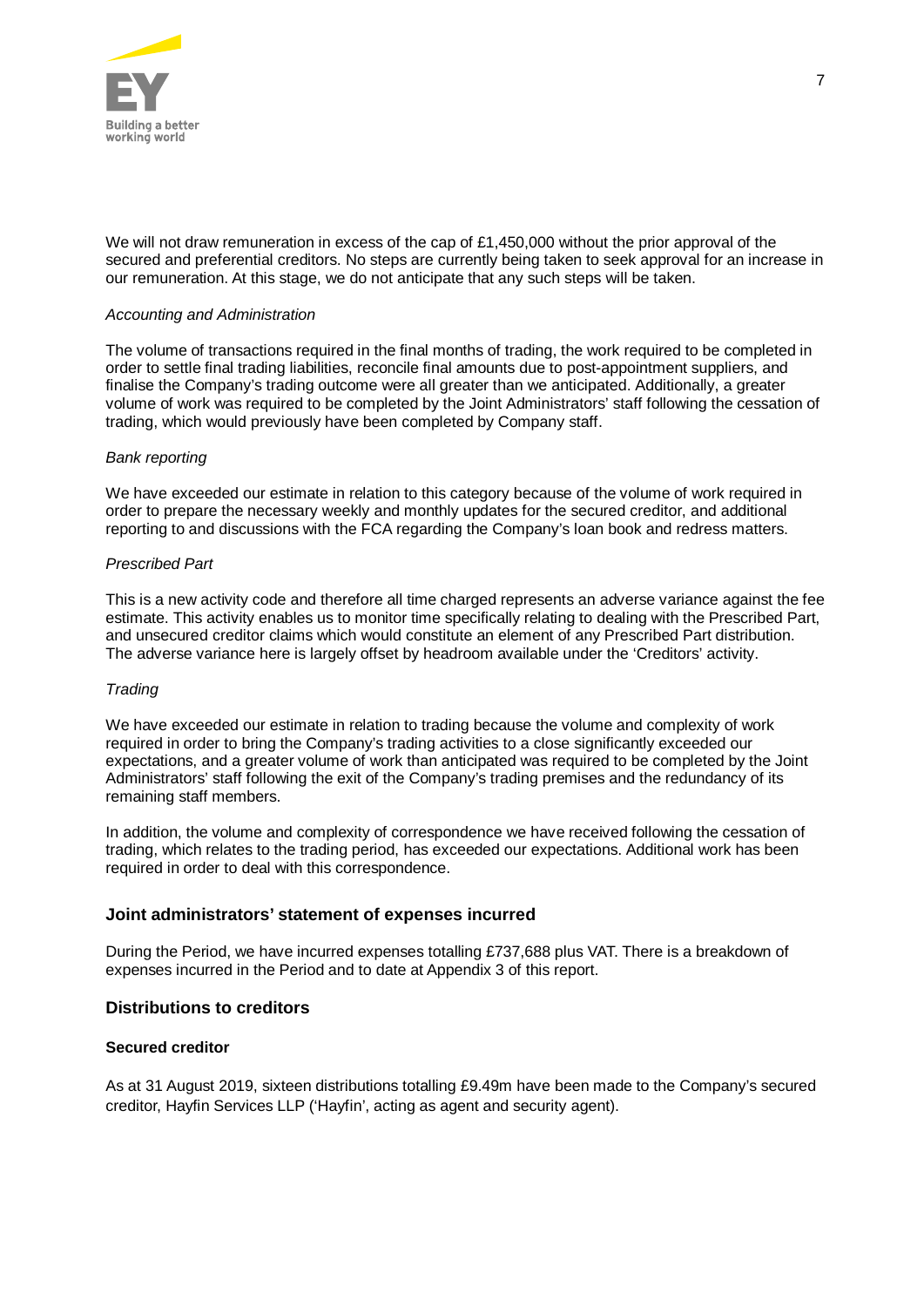

We intend to make further distributions to Hayfin during the remainder of the Administration. However, we still anticipate that Hayfin will suffer a shortfall against its c. £14.64m debt outstanding at the date of appointment.

# **Preferential creditors**

During the Period, no preferential claims were paid. A notice was sent to all known preferential creditors stating our intention to declare a preferential dividend in the Administration of the Company. The last date for proving claims was 15 August 2019 and dividend payments of £7,364 were made following the end of the Period.

In total, preferential distributions totalling £9,924 have been made during the Administration, relating to former employees' salaries, holiday pay and pension contributions. All preferential creditor claims have now been paid in full and as such, there will be no further distributions to preferential creditors.

### **Unsecured creditors**

Claims continue to be received during the Administration. As such, we have not yet verified the total quantum of unsecured claims.

We still estimate that there will be insufficient funds to enable a distribution to the unsecured creditors other than by virtue of the Prescribed Part. There have been no distributions to unsecured creditors during the Period or the Administration to date.

The Prescribed Part is a proportion of floating charge assets set aside for unsecured creditors pursuant to section 176A of the Act. The Prescribed Part applies to floating charges created on or after 15 September 2003. As Hayfin's charges were created after 15 September 2003, section 176A of the Act applies to this Administration.

### **Remaining work**

With collections having ceased on 3 June 2019, our work in the coming months will primarily focus on settling any remaining trading liabilities, completing the customer redress process discussed earlier in this report, and distributing the Prescribed Part to the unsecured creditors of the Company.

Furthermore, we continue to deal with the Administration in line with the objectives stated in the Proposals and those included in the Previous Reports. Other future tasks will include, but are not limited to, the following:

- Completion of statutory requirements of the Administration, including reporting to creditors;
- Communicating with other stakeholders, including the FCA;
- · Preparing and filing corporation tax and VAT returns;
- · Submitting a claim for VAT bad debt relief upon cessation of trading, if appropriate;
- Making distributions to the secured creditor (as appropriate);
- · Finalising the Administration including the payment of any final Administration trading and other liabilities; and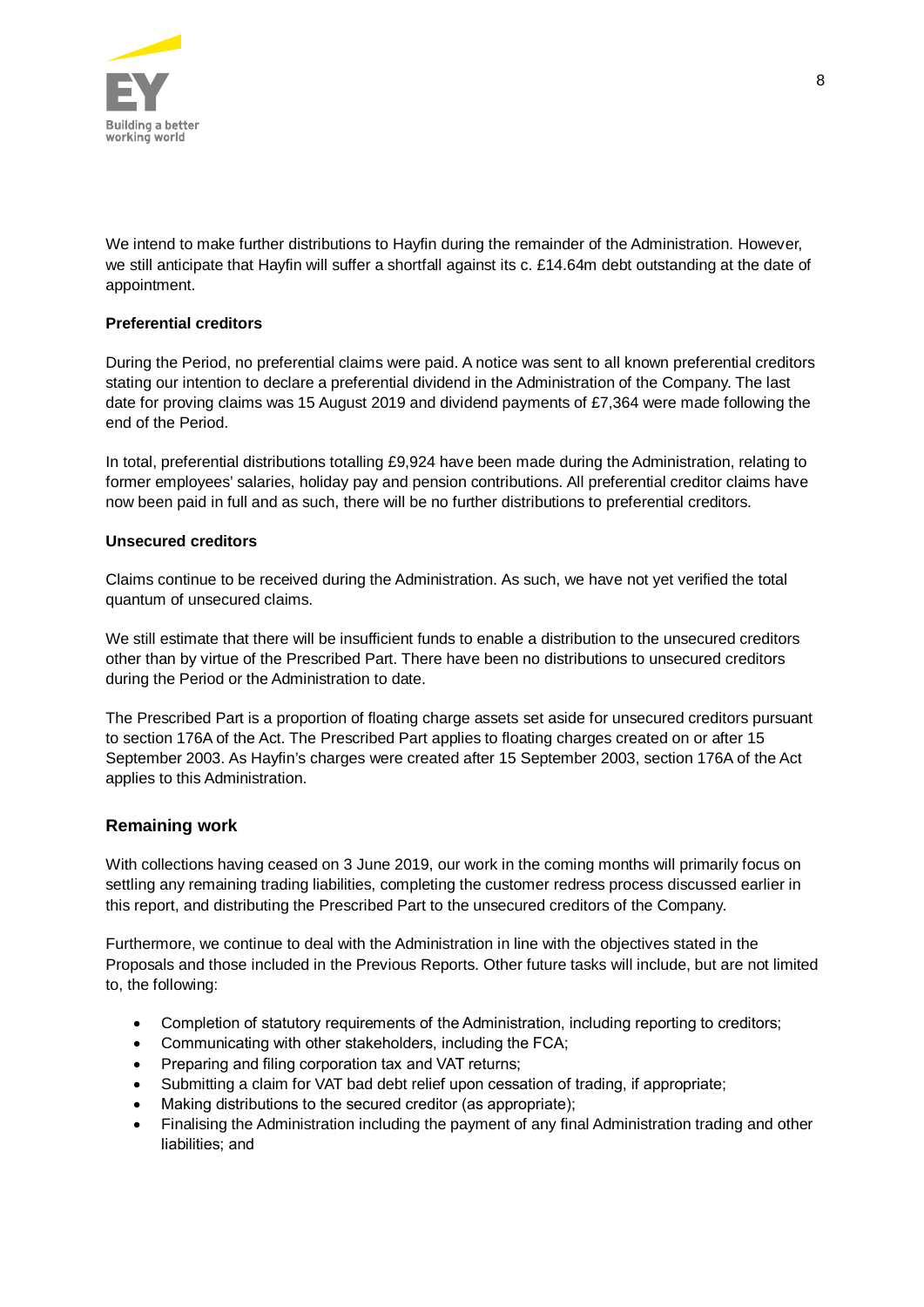

· Any such actions required to be undertaken by the Administrators to fulfil the purpose of the Administration.

#### **Next report**

We will report to you again at the conclusion of the Administration or in six months' time, whichever is the sooner.

Should you have any queries in respect of this report or the Administration in general, please do not hesitate to contact my colleague, Michael Thalassitis, on 0121 535 2675.

Yours faithfully for the Company

 $\eta$ , c. Hurd

D C Hurd Joint Administrator

Enc: Appendix 1 – Statutory and company information Appendix 2 – Joint Administrators' receipts and payments account Appendix 3 – Summary of Joint Administrators' expenses incurred Appendix 4 – Summary of Joint Administrators' time costs

J M O'Connor and D C Hurd are licensed in the United Kingdom to act as insolvency practitioners by The Institute of Chartered Accountants in England and Wales.

The affairs, business and property of the Company are being managed by the Joint Administrators, J M O'Connor and D C Hurd, who act as agents of the Company only and without personal liability.

The Joint Administrators may act as data controllers of personal data as defined by the General Data Protection Regulation 2016/679, depending upon the specific processing activities undertaken. Ernst & Young LLP and/or the Company may act as a data processor on the instructions of the Joint Administrators. Personal data will be kept secure and processed only for matters relating to the Joint Administrator's appointment. The Office Holder Data Privacy Notice can be found at www.ey.com/uk/officeholderprivacy.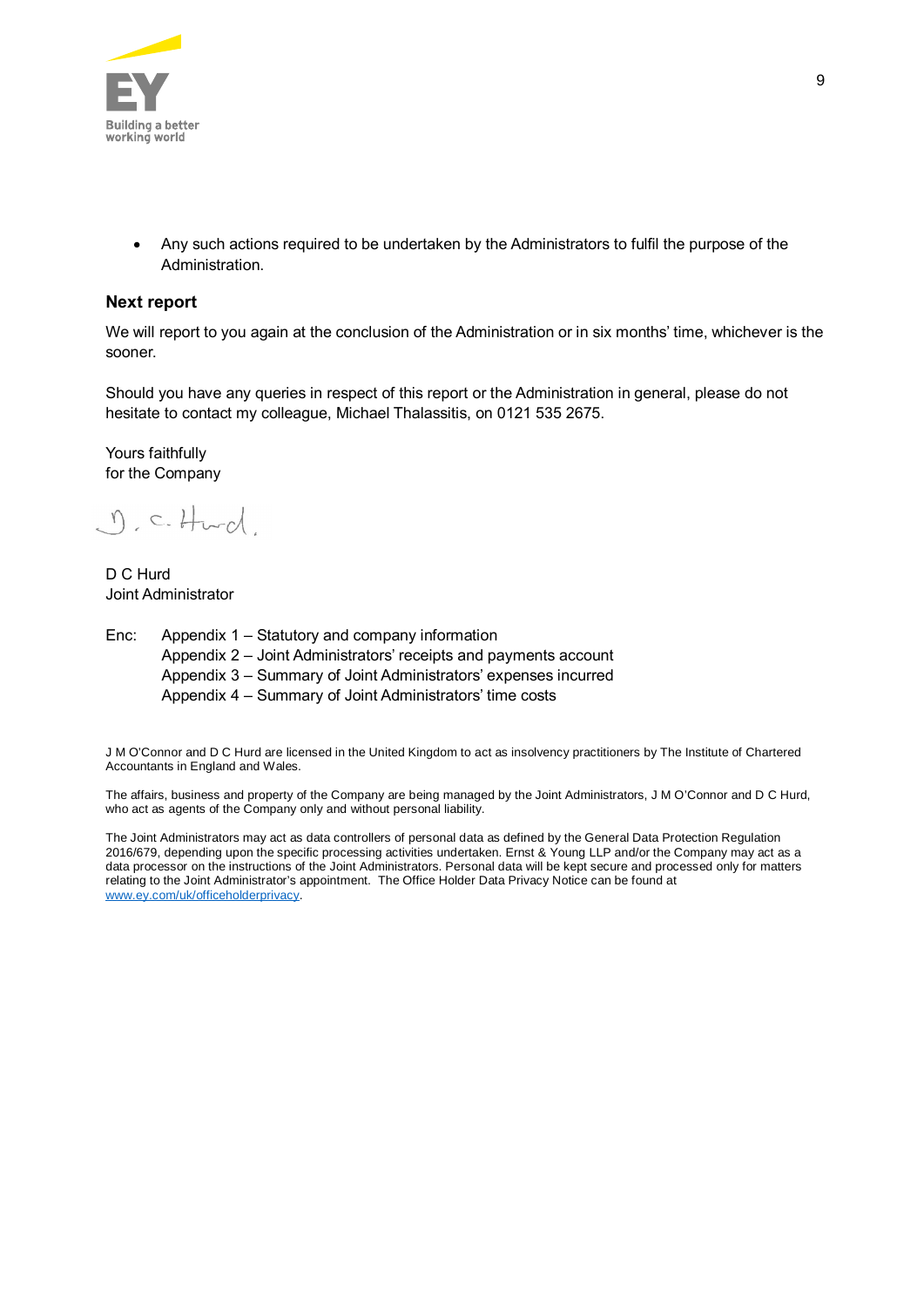

# **Dunraven Finance Limited (trading as Buy As You View) (in Administration) ("the Company")**

# **Information about the proceedings, the company and the office holders, as required by Rule 18.3(1) of the Insolvency (England and Wales) Rules 2016**

| Name of court:                                                                       | High Court of Justice, Royal Courts of Justice, Chancery<br>Division                    |
|--------------------------------------------------------------------------------------|-----------------------------------------------------------------------------------------|
| Court reference:                                                                     | 6440 of 2017                                                                            |
| Registered name of the company:                                                      | Dunraven Finance Limited                                                                |
| Registered office address of the company:                                            | c/o Ernst & Young LLP, No. 1 Colmore Square,<br>Birmingham, B4 6HQ                      |
| Registered number:                                                                   | 01252688                                                                                |
| Country of incorporation (for a company incorporated<br>outside the United Kingdom): | n/a                                                                                     |
| Date of appointment of the Joint Administrators:                                     | 31 August 2017                                                                          |
| Details of any changes of administrator:                                             | None                                                                                    |
| Full names of the administrators:                                                    | Joseph Michael O'Connor and Daniel Christopher Hurd                                     |
| Office holder number(s):                                                             | 12350 and 20030                                                                         |
| Administrators' address(es):                                                         | Joseph Michael O'Connor, Ernst & Young LLP,<br>1 More London Place, London, SE1 2AF     |
|                                                                                      | Daniel Christopher Hurd, Ernst & Young LLP,<br>No. 1 Colmore Square, Birmingham, B4 6HQ |
| Telephone number:                                                                    | 0121 535 2675                                                                           |
| Name of alternative person to contact with enquiries<br>about the case:              | Michael Thalassitis                                                                     |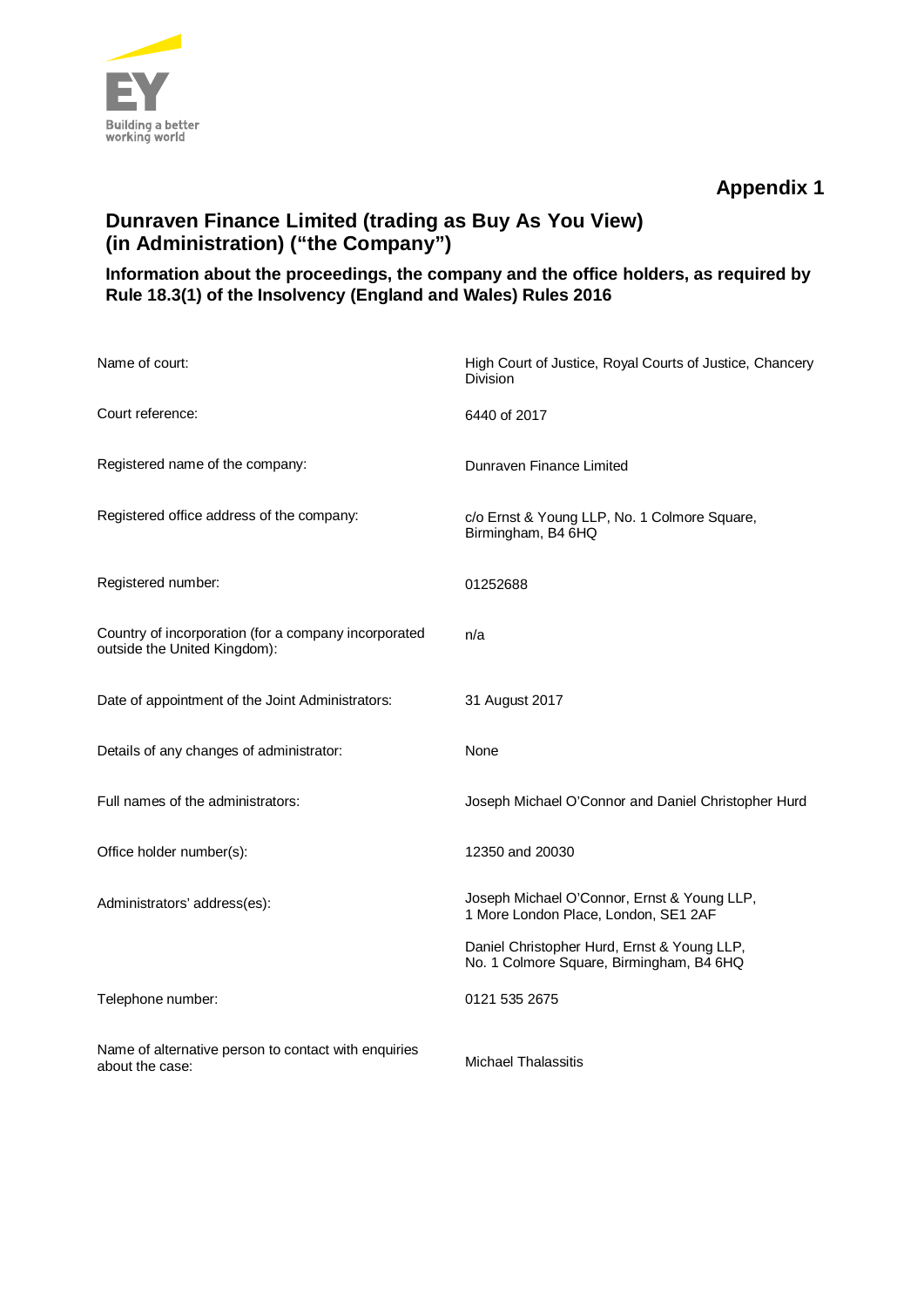

# **Dunraven Finance Limited (trading as Buy As You View) (in Administration) ("the Company")**

# **Summary of Joint Administrators' receipts and payments account for the period from 1 March 2019 to 31 August 2019 ('the Period') and cumulative to date**

| SoA - estimated<br>realisable value<br>(E) |                                                | 31 August 2017 -<br>28 February 2019<br>(E) | 1 March 2019 -<br>31 August 2019<br>(E) | Cumulative to<br>date | (£) Notes |
|--------------------------------------------|------------------------------------------------|---------------------------------------------|-----------------------------------------|-----------------------|-----------|
|                                            | Fixed charge realisations                      |                                             |                                         |                       | 1         |
|                                            |                                                |                                             |                                         |                       |           |
|                                            | Floating charge realiations                    |                                             |                                         |                       | 2,3       |
| 13,343,067                                 | Customer loans                                 | 19,490,506                                  | 718,490                                 | 20,208,996            | 4         |
| 2,621,698                                  | Cash at appointment                            | 2,639,747                                   |                                         | 2,639,747             |           |
|                                            | VAT reclaims                                   | 1,640,967                                   | 298,952                                 | 1,939,919             |           |
| 37,884                                     | EPS net income / sales ledger                  | 236,436                                     | 10,095                                  | 246,530               |           |
| 88,132                                     | <b>Stock</b>                                   | 135,420                                     | 1,851                                   | 137,271               |           |
| ÷,                                         | Sundry / other income                          | 16,331                                      | 9,341                                   | 25,672                |           |
| 50,000                                     | Supplier bonds                                 | 26,893                                      | ÷,                                      | 26,893                |           |
|                                            | Insurance claims                               | 11,030                                      | ł,                                      | 11,030                |           |
| J.                                         | <b>Bank interest</b>                           | 24,878                                      | 8,340                                   | 33,219                |           |
| 17,755                                     | IT systems and software licences               |                                             | 5,833                                   | 5,833                 |           |
| 16,158,536                                 |                                                | 24,222,208                                  | 1,052,902                               | 25,275,110            |           |
|                                            | Payments                                       |                                             |                                         |                       | 2,3       |
|                                            | Staff and people                               | (5,623,753)                                 | (448, 572)                              | (6,072,325)           |           |
|                                            | Customer servicing and repairs                 | (1, 331, 164)                               | (59, 776)                               | (1,390,940)           |           |
|                                            | Telecommunications and IT                      | (1, 186, 272)                               | (127, 822)                              | (1, 314, 094)         |           |
|                                            | Property                                       | (716, 972)                                  | 2,749                                   |                       |           |
|                                            | Vehicles                                       |                                             |                                         | (714, 222)            |           |
|                                            |                                                | (619, 723)                                  | (31, 945)<br>J.                         | (651, 668)            |           |
|                                            | Agent fees                                     | (452, 075)                                  |                                         | (452, 075)            |           |
|                                            | Irrecoverable VAT                              | (308,061)                                   | (37, 217)                               | (345, 278)            |           |
|                                            | Bank charges                                   | (203, 943)                                  | (4,225)                                 | (208, 168)            |           |
|                                            | Insurance                                      | (207, 894)                                  | (6, 169)                                | (214, 062)            |           |
|                                            | Legal fees                                     | (76, 345)                                   | (9, 579)                                | (85, 923)             |           |
|                                            | Printing, postage and stationery               | (121, 670)                                  | (10, 654)                               | (132, 324)            |           |
|                                            | Sundry / other expenses                        | (79, 171)                                   | (4, 479)                                | (83,650)              |           |
|                                            | Joint Administrators' category 1 disbursements | (36, 073)                                   |                                         | (36, 073)             |           |
|                                            | Joint Administrators' category 2 disbursements | (12, 478)                                   | ÷.                                      | (12, 478)             |           |
|                                            | Corporation tax                                | (10, 975, 593)                              | (737, 688)                              | (11, 713, 281)        |           |
|                                            |                                                |                                             |                                         |                       |           |
|                                            | Joint Administrators' remuneration             | (1,000,000)                                 |                                         | (1,000,000)           |           |
|                                            |                                                | (11, 975, 593)                              | (737, 688)                              | (12, 713, 281)        |           |
|                                            | Distributions                                  |                                             |                                         |                       |           |
|                                            | Secured creditor                               | (9, 335, 779)                               | (154, 221)                              | (9,490,000)           | 5         |
|                                            | Preferential creditors                         | (2,560)                                     |                                         | (2,560)               |           |
|                                            | Unsecured creditors                            |                                             |                                         |                       |           |
|                                            |                                                | (9,338,338)                                 | (154, 221)                              | (9, 492, 560)         |           |
|                                            | Balance in hand                                | 2,908,277                                   | 160,992                                 | 3,069,269             |           |
|                                            | Represented by                                 |                                             |                                         |                       |           |
|                                            | Current accounts                               | 2,653,313                                   | 167,622                                 | 2,820,934             |           |
|                                            | PAYE / NIC control account                     |                                             |                                         |                       |           |
|                                            | VAT control account                            | 252,710                                     | (6, 577)                                | 246,133               | 6         |
|                                            | Rent deposit control account                   | 2,254                                       |                                         | 2,254                 |           |
|                                            | Customer collections to return                 |                                             | (53)                                    | (53)                  | 7         |
|                                            |                                                | 2,908,277                                   | 160,992                                 | 3,069,269             |           |
|                                            |                                                |                                             |                                         |                       |           |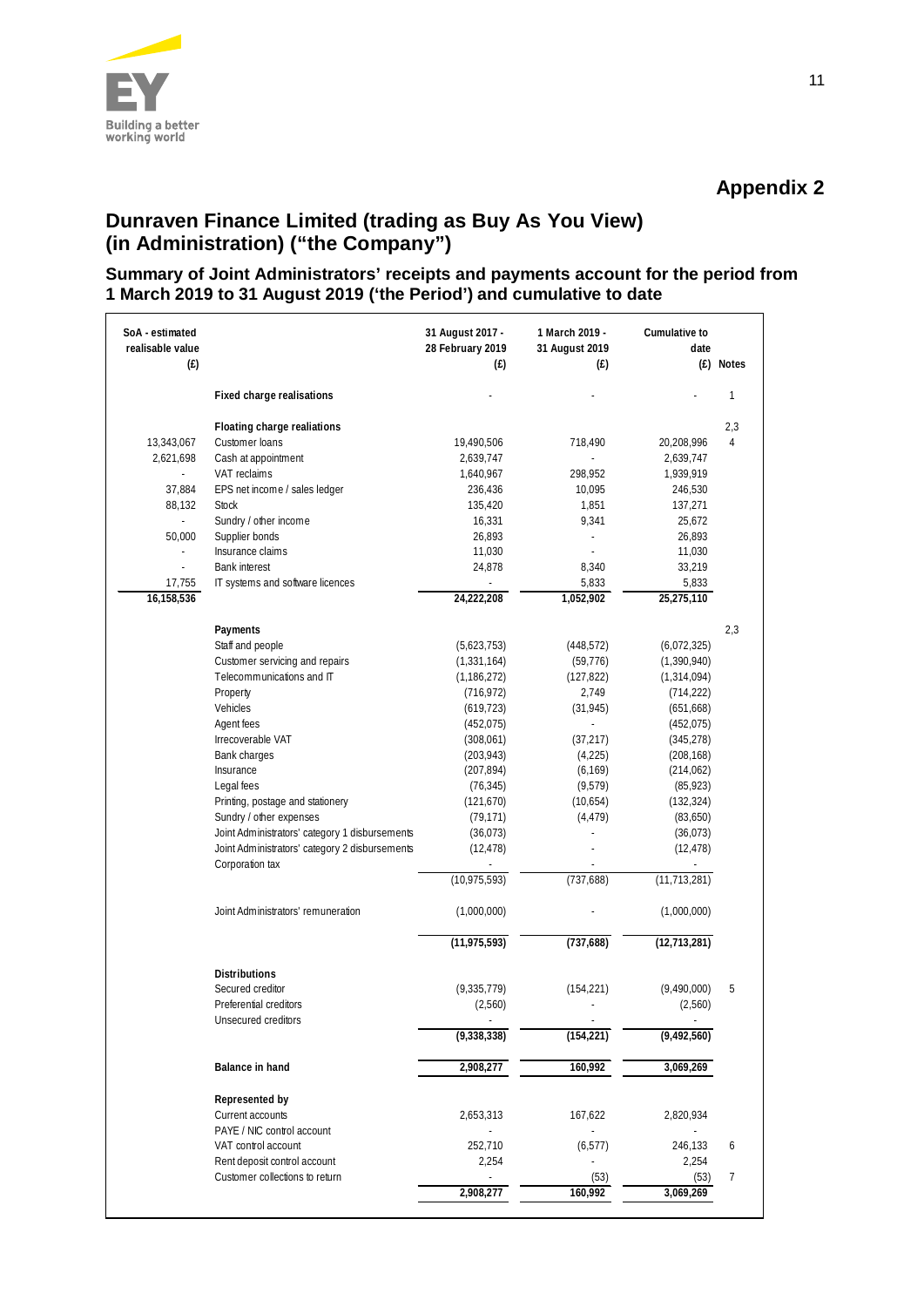

# **Appendix 2 (continued)**

# **Notes**

- 1. There are no fixed charge assets. All realisations are in relation to floating charge assets.
- 2. Receipts and payments are stated net of VAT.
- 3. The receipts and payments account has been prepared on a cash basis and does not take account of future receipts and payments.
- 4. Receipts from customer loans represent the aggregate collections of capital, interest and premiums from All Sorted and EPS (the Company's warranty and insurance schemes).
- 5. Total distributions to the secured creditor during the Period equated to £130,000. The remaining £24,221 represents a re-allocation of costs to staff and people.
- 6. The VAT control account is represented as follows:

|                                          | Total         |
|------------------------------------------|---------------|
| Represented by                           | (E)           |
| VAT reclaims received (new registration) | 1.737.618     |
| VAT reclaims due                         | (0)           |
| VAT control account                      | 1.632         |
| Bad debt relief                          | (1, 441, 393) |
| Loan cancellations                       | (51, 724)     |
|                                          | 246.133       |
|                                          |               |

7. £53 has been received from customers continuing to pay against their loans with the Company via standing order. The Joint Administrators are unable to cancel standing orders without the customers authority; therefore, these monies will be returned to customers as soon as possible.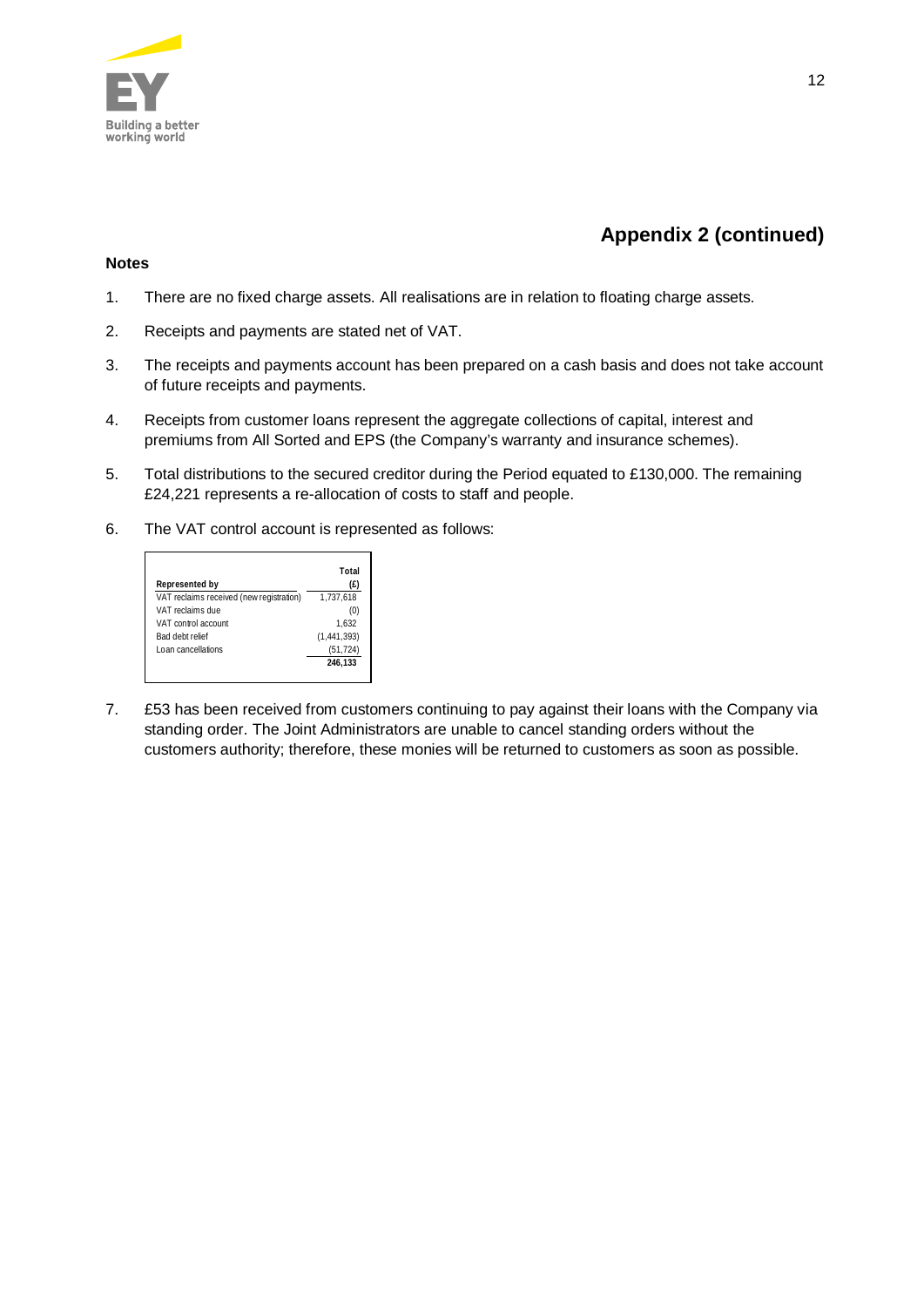

# **Dunraven Finance Limited (trading as Buy As You View) (in Administration) ("the Company")**

**Summary of Joint Administrators' expenses incurred from 1 March 2019 to 31 August 2019 ("the Period"), with a comparison to the revised estimate dated 28 February 2019**

|                                                | Per revised<br>estimate as at | Paid as at  | Paid                     |             |            |
|------------------------------------------------|-------------------------------|-------------|--------------------------|-------------|------------|
|                                                | 28 February                   | 28 February | during the               |             |            |
|                                                | 2019                          | 2019        | Period                   | Outstanding | Total      |
| Type of expense                                | (f)                           | (f)         | (f)                      | (E)         | (f)        |
| Agent fees                                     | 490,000                       | 452,075     | $\overline{\phantom{a}}$ | 37,925      | 490,000    |
| Bank charges                                   | 290,000                       | 203,943     | 4,225                    | 81,832      | 290,000    |
| Corporation tax                                | <b>TBC</b>                    |             |                          | <b>TBC</b>  | <b>TBC</b> |
| Customer servicing and repairs                 | 1,390,000                     | 1,331,164   | 59,776 -                 | 940         | 1,390,000  |
| Insurance                                      | 280,000                       | 207.894     | 6.169                    | 65,938      | 280,000    |
| Irrecoverable VAT                              | 370,000                       | 308,061     | 37,217                   | 24,722      | 370,000    |
| Joint Administrators' category 1 disbursements | 90,000                        | 36.073      |                          | 53,927      | 90,000     |
| Joint Administrators' category 2 disbursements | 30,000                        | 12,478      |                          | 17,522      | 30,000     |
| Legal fees                                     | 100,000                       | 76,345      | 9.579                    | 14,077      | 100,000    |
| Printing, postage and stationery               | 170,000                       | 121.670     | 10.654                   | 37,676      | 170,000    |
| Property                                       | 760,000                       | 716,972 -   | 2.749                    | 45,778      | 760,000    |
| Staff and people                               | 6,070,000                     | 5,623,753   | 448,572 -                | 2,325       | 6,070,000  |
| Sundry / other expenses                        | 90,000                        | 79,171      | 4,479                    | 6,350       | 90,000     |
| Telecommunications and IT                      | 1,350,000                     | 1,186,272   | 127.822                  | 35,906      | 1,350,000  |
| Vehicles                                       | 660,000                       | 619,723     | 31,945                   | 8,332       | 660,000    |
| Total                                          | 12,140,000                    | 10,975,593  | 737,688                  | 426,719     | 12,140,000 |

Statement of Insolvency Practice 9 (SIP 9) defines expenses as amounts properly payable from the insolvency estate which are not otherwise categorised as office holders' remuneration or distributions to creditors.

Note that the estimates for customer servicing and repairs and also staff and people exceeded our revised estimate dated 28 February 2019. These expenses exceeded the estimate due to additional and unforeseen costs incurred as part of the operational trading closure process.

The remaining estimated expenses primarily represent expenses incurred during the trading period prior to the cessation of collection activities, but not yet billed by suppliers and/or paid. Note that any potential financial redress due to customers (as discussed earlier in this report) has not been included in the above estimate because it remains too early to quantify this potential future expense.

A narrative explanation of each of these types of expenses are provided below:

| Category of expense | <b>Explanation</b>                                                                                                                   |
|---------------------|--------------------------------------------------------------------------------------------------------------------------------------|
| Agent fees          | Engaging specialist third party agents to assist in realising value from the<br>Company's assets (including its customer loan book). |
| Bank charges        | ► Bank charges in connection with operating:<br>In the Company's bank accounts during the Administration; and                        |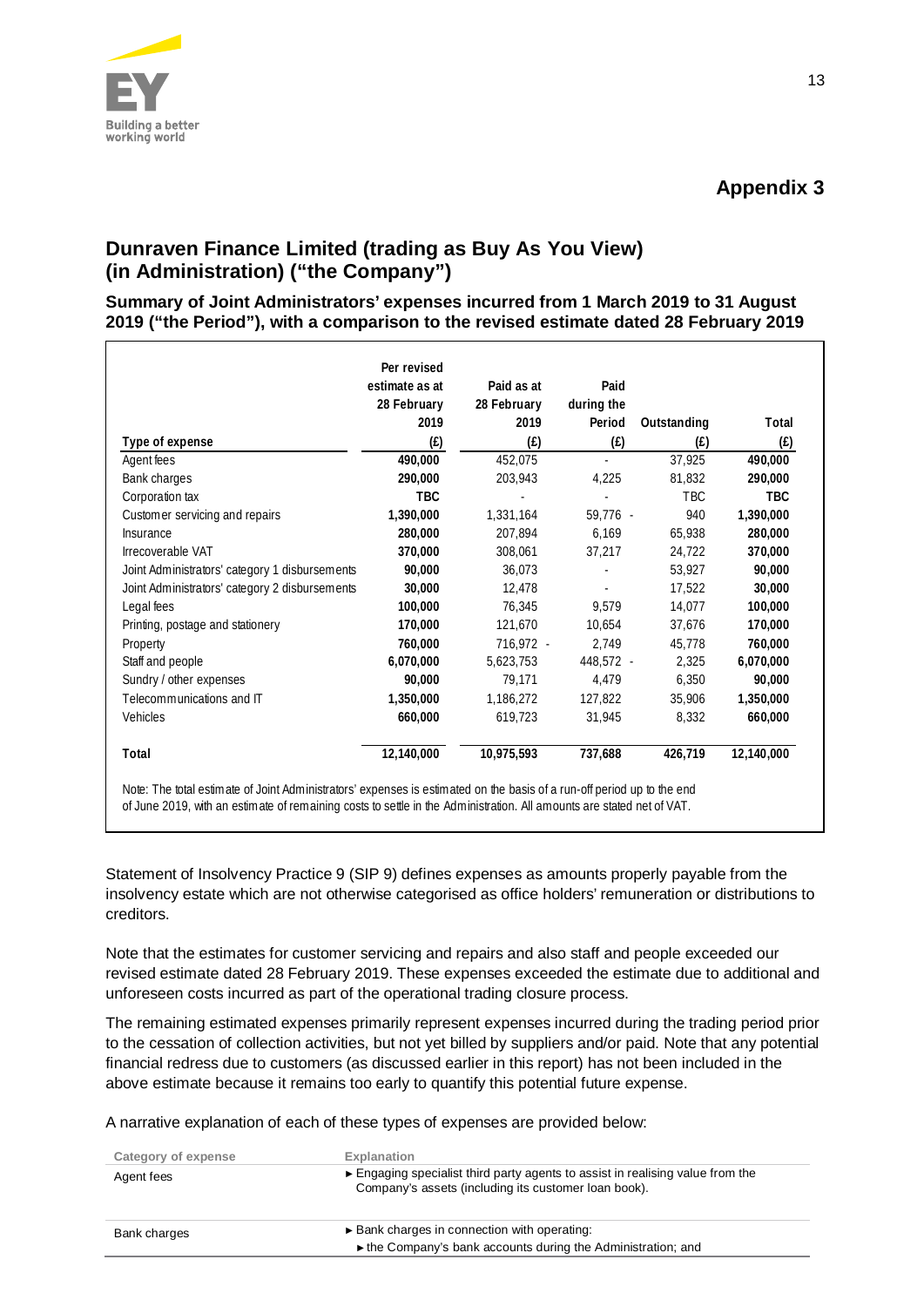

|                                                   | • the Company's direct debit origination facility, enabling customer payments.                                                                                                                                                                                                                                  |
|---------------------------------------------------|-----------------------------------------------------------------------------------------------------------------------------------------------------------------------------------------------------------------------------------------------------------------------------------------------------------------|
| Corporation tax                                   | ► Corporation tax which may become payable following the preparation and<br>submission of corporation tax returns.                                                                                                                                                                                              |
|                                                   | It is currently too soon to provide an estimate in respect of these costs.                                                                                                                                                                                                                                      |
| Customer servicing and repairs                    | ► Costs in connection with the continued servicing of customer agreements;<br>including:                                                                                                                                                                                                                        |
|                                                   | $\blacktriangleright$ third party repairs and maintenance suppliers;                                                                                                                                                                                                                                            |
|                                                   | ▶ spare parts and replacement products;                                                                                                                                                                                                                                                                         |
|                                                   | In third party insurance costs in connection with the Company's Equipment<br>Protection Scheme: and                                                                                                                                                                                                             |
|                                                   | ► occupation at the Company's national distribution centre.                                                                                                                                                                                                                                                     |
| Insurance                                         | ► Costs to insure the Company's assets and operations during the Administration<br>period.                                                                                                                                                                                                                      |
| Irrecoverable VAT                                 | ► Due to the nature of the Company's business, it operated under an approved<br>partial exemption special method and is unable to fully recover VAT on its<br>purchases.                                                                                                                                        |
|                                                   | This cost represents an estimate of potential irrecoverable VAT under this<br>method and is subject to further agreement with HMRC.                                                                                                                                                                             |
| Joint Administrators' category 1<br>disbursements | Expenses incurred by the Joint Administrators, where payment is to be made to<br>independent third parties and is directly referable to the Administration. Such<br>disbursements will include:                                                                                                                 |
|                                                   | accommodation, travel and subsistence; and                                                                                                                                                                                                                                                                      |
|                                                   | $\triangleright$ the Joint Administrators specific bond $-$ a form of insurance posted on behalf<br>of the Joint Administrators.                                                                                                                                                                                |
| Joint Administrators' category 2<br>disbursements | Expenses incurred that are directly referable to the Administration but not to a<br>payment to an independent third party.                                                                                                                                                                                      |
|                                                   | Such expenses may include an element of shared or overhead costs that can be<br>allocated to the Administration on a proper and reasonable basis, and will<br>include:                                                                                                                                          |
|                                                   | costs relating to mileage incurred by the Joint Administrators and their other<br>staff whilst operating from or attending the Company's premises and third party<br>locations to attend meetings with key stakeholders; and                                                                                    |
|                                                   | ► costs in respect of printing and posting the Joint Administrators' Statement of<br>Proposals, subsequent progress reports and other written communication to all<br>relevant creditors, shareholders and other stakeholders, required to be done<br>by the Joint Administrators in carrying out their duties. |
| Legal fees                                        | ► Specialist legal advice in connection with the Administration process, including:                                                                                                                                                                                                                             |
|                                                   | $\blacktriangleright$ the preparation and filing of statutory documentation;                                                                                                                                                                                                                                    |
|                                                   | assessment of the secured creditor's security position;                                                                                                                                                                                                                                                         |
|                                                   | $\blacktriangleright$ employee matters;                                                                                                                                                                                                                                                                         |
|                                                   | review of certain contracts;                                                                                                                                                                                                                                                                                    |
|                                                   | regulatory matters;                                                                                                                                                                                                                                                                                             |
|                                                   | matters relating to property leases; and                                                                                                                                                                                                                                                                        |
|                                                   | If drafting of legal documentation required; and                                                                                                                                                                                                                                                                |
|                                                   | If further advice regarding such matters as required to meet the purpose of the<br>Administration.                                                                                                                                                                                                              |
| Postage, printing and stationery                  | $\triangleright$ Costs in connection with:                                                                                                                                                                                                                                                                      |
|                                                   | ► written correspondence to the Company's customer base;                                                                                                                                                                                                                                                        |
|                                                   | • ongoing postage, printing and stationery requirements of the business whilst it<br>is continuing to trade; and                                                                                                                                                                                                |
|                                                   | $\blacktriangleright$ mail re-direction costs.                                                                                                                                                                                                                                                                  |
| Property                                          | $\triangleright$ Costs relating to:                                                                                                                                                                                                                                                                             |

► the Company's ongoing occupation of its existing premises;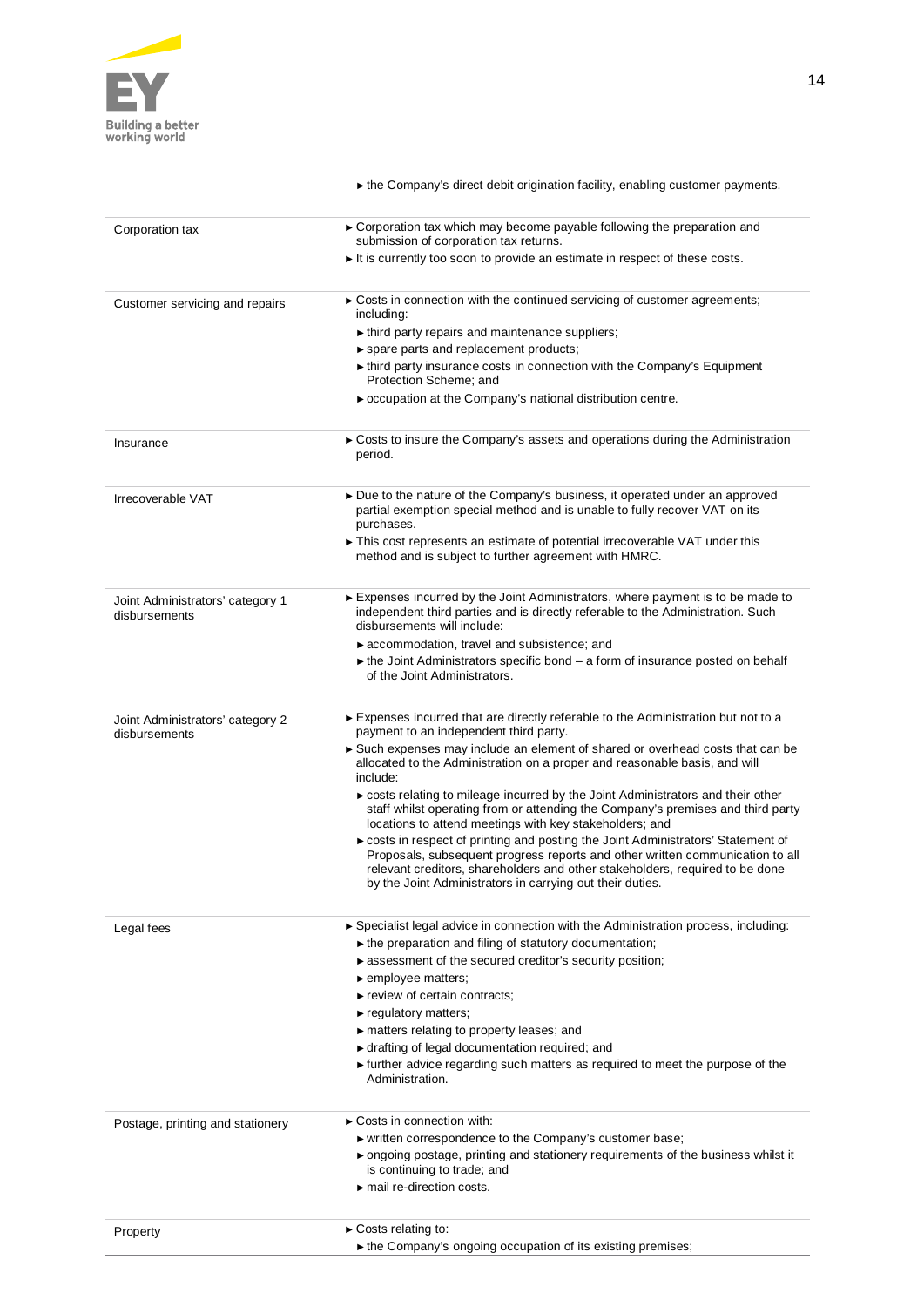

 $\frac{1}{2}$ 

Ĭ.

Ĭ.

|                           | $\triangleright$ the identification and occupation of alternative trading locations (as required);<br>relocation between trading properties (as required).       |
|---------------------------|------------------------------------------------------------------------------------------------------------------------------------------------------------------|
| Staff and people          | ► Costs relating to the Company's staff retained during the Administration period to<br>assist with:                                                             |
|                           | $\triangleright$ the ongoing trading of the business, whilst it is continuing to service existing<br>customer agreements and collect amounts due from customers; |
|                           | $\triangleright$ the Administration process in general; and                                                                                                      |
|                           | $\triangleright$ the orderly wind-down of the business.                                                                                                          |
| Sundry / other expenses   | $\triangleright$ Costs in connection with:                                                                                                                       |
|                           | ► the collection and storage of the Company's books and records;                                                                                                 |
|                           | $\triangleright$ completing statutory requirements of the Administration, including advertising<br>and filing costs;                                             |
|                           | ► the provision of training to Company staff, in particular concerning customer<br>service and compliance with health and safety matters;                        |
|                           | staff travel and accommodation;                                                                                                                                  |
|                           | $\triangleright$ general office consumables; and                                                                                                                 |
|                           | $\blacktriangleright$ website hosting.                                                                                                                           |
| Telecommunications and IT | ► Costs relating to the maintenance of the Company's IT and communications<br>infrastructure, including:                                                         |
|                           | $\blacktriangleright$ telephone and internet connectivity;                                                                                                       |
|                           | $\triangleright$ customer text messaging;                                                                                                                        |
|                           | ► customer contact centre telephone infrastructure;                                                                                                              |
|                           | $\triangleright$ staff mobile telephones;                                                                                                                        |
|                           | server management and maintenance;                                                                                                                               |
|                           | $\blacktriangleright$ third party technical support;                                                                                                             |
|                           | $\triangleright$ operating licences; and                                                                                                                         |
|                           | $\triangleright$ cyber security matters.                                                                                                                         |
| Vehicles                  | Costs in relation to the leasing of vehicles required by Company staff in the<br>course of their duties, including fuel costs.                                   |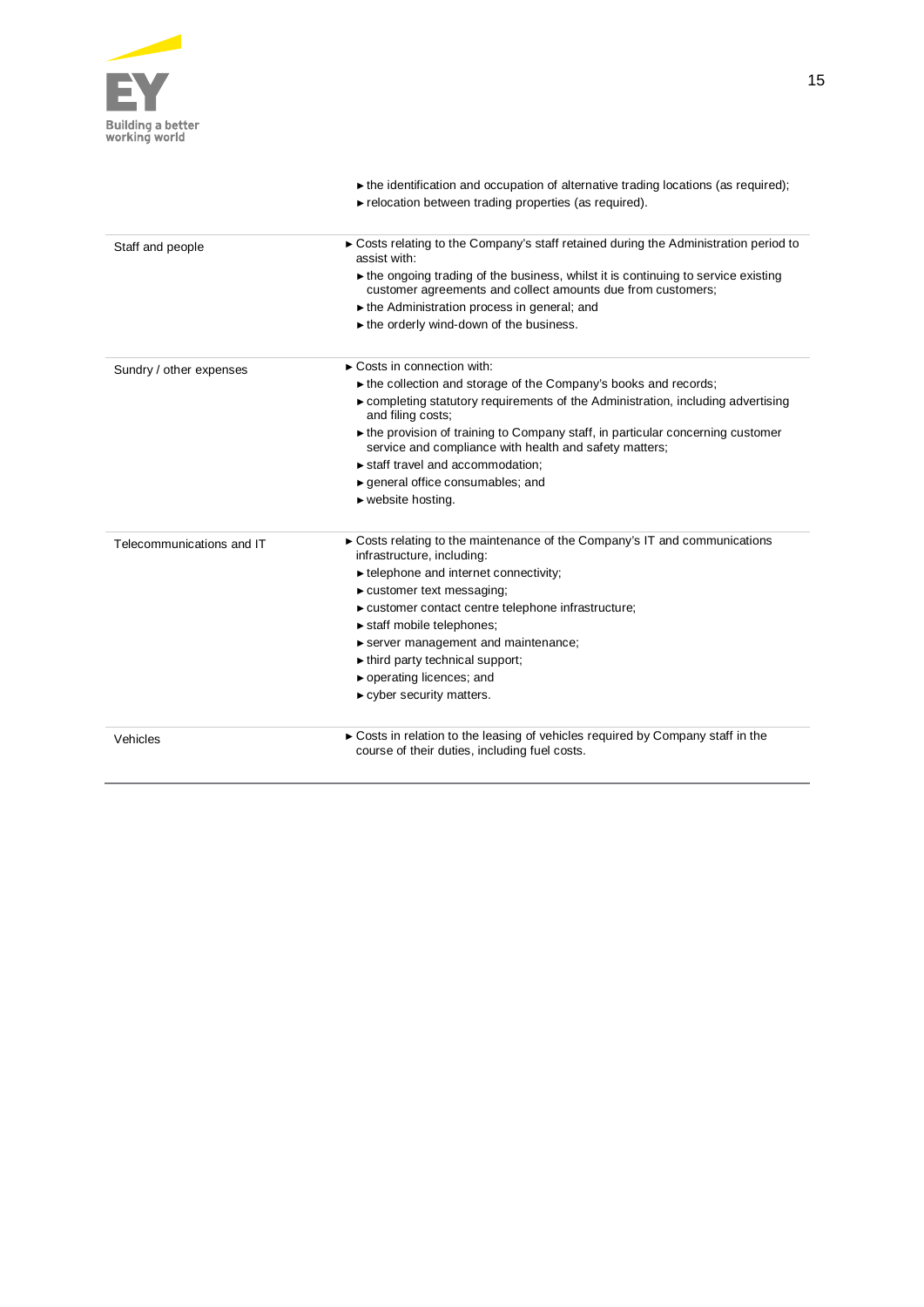

# **Appendix 3 (continued)**

SIP 9 defines disbursements as a type of expense which is met by, and reimbursed to, an office holder in connection with an insolvency appointment. Disbursements fall into two categories; Category 1 and Category 2:

- · Category 1 disbursements are payments to independent third parties where there is specific expenditure directly referable to the appointment.
- · Category 2 disbursements are expenses which are directly referable to the appointment but not a payment to an independent third party. They may include shared and allocated costs.

A breakdown of the Joint Administrators' disbursements is provided below:

|                                       | Incurred<br>31.August 2017 - | Incurred<br>1 March 2019 - 31 | Cumulative       | Paid during the Cumulative paid to |        |             |
|---------------------------------------|------------------------------|-------------------------------|------------------|------------------------------------|--------|-------------|
|                                       | 28 February 2019             | August 2019                   | incurred to date | Period                             | date   | Outstanding |
| Type                                  | (£)                          | (£)                           | (E)              | (f)                                | (E)    | (f)         |
| Accommodation, subsistence and travel | 36.420                       | 1.967                         | 38.387           |                                    |        |             |
| Bonding                               | 1.280                        | ٠.                            | 1.280            |                                    |        |             |
| Category 1 disbursements              | 37.700                       | 1.967                         | 39.667           | $\overline{\phantom{a}}$           | 36,073 | 3.593       |
| Mileage                               | 12.267                       | 1.205                         | 13.472           |                                    |        |             |
| Printing and postage                  | 1.370                        | ٠                             | 1.370            |                                    |        |             |
| Category 2 disbursements              | 13.637                       | 1.205                         | 14.842           | ٠                                  | 12.478 | 2.364       |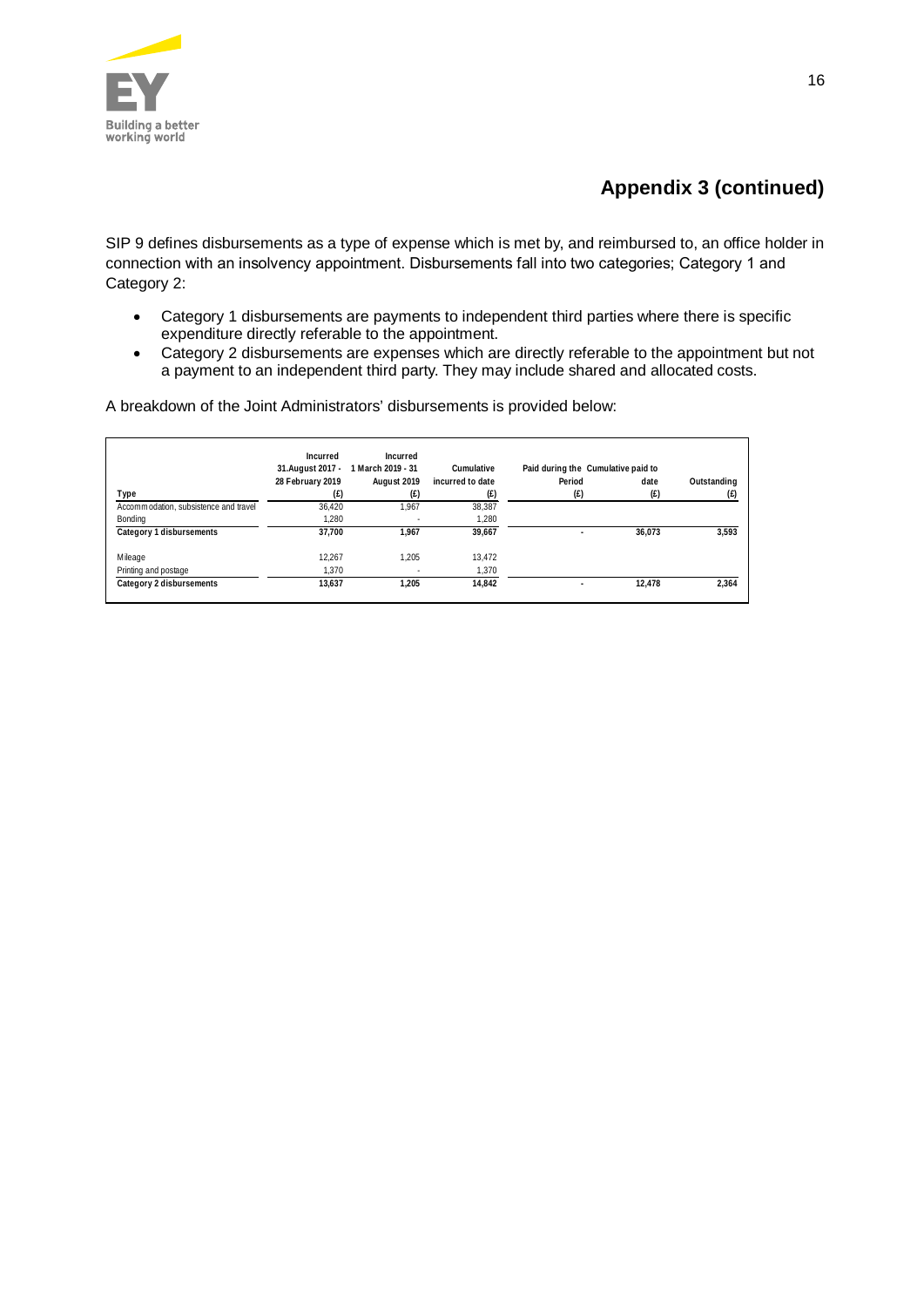

# **Dunraven Finance Limited (trading as Buy As You View) (in Administration) ("the Company")**

**Summary of Joint Administrators' time costs for the period 1 March 2019 to 31 August 2019 ('the Period') and cumulative to date, with a comparison of the time cost estimate dated 28 February 2019**

|                                                                                                                                                                                                                                | Time cost estimate dated 28 February 2019 |                 |             | Actual during the Period |                 | Actual to date |                    |                 |             |
|--------------------------------------------------------------------------------------------------------------------------------------------------------------------------------------------------------------------------------|-------------------------------------------|-----------------|-------------|--------------------------|-----------------|----------------|--------------------|-----------------|-------------|
|                                                                                                                                                                                                                                |                                           |                 | Average     |                          |                 | Average        |                    |                 | Average     |
|                                                                                                                                                                                                                                |                                           | Total time cost | hourly rate |                          | Total time cost | hourly rate    |                    | Total time cost | hourly rate |
| Activity                                                                                                                                                                                                                       | <b>Total hours</b>                        | (E)             | (E)         | <b>Total hours</b>       | (E)             | (E)            | <b>Total hours</b> | (E)             | (E)         |
| Accounting and administration                                                                                                                                                                                                  | ,254.1                                    | 393,979         | 314         | 237.0                    | 72,664          | 307            | 1,439.5            | 452,237         | 314         |
| Bank reporting                                                                                                                                                                                                                 | 275.1                                     | 141,203         | 513         | 44.7                     | 20,285          | 454            | 298.7              | 154.981         | 519         |
| Creditors                                                                                                                                                                                                                      | 425.2                                     | 122,666         | 288         | 61.7                     | 24,203          | 392            | 368.6              | 107.232         | 291         |
| <b>Debtors</b>                                                                                                                                                                                                                 | 35.9                                      | 12.577          | 350         | 2.0                      | 650             | 325            | 22.5               | 6.950           | 309         |
| Employee matters                                                                                                                                                                                                               | 614.8                                     | 262,123         | 426         | 54.1                     | 16,925          | 313            | 619.3              | 250.780         | 405         |
| Immediate tasks                                                                                                                                                                                                                | 31.5                                      | 10.485          | 333         | $\sim$                   |                 | ä,             | 31.5               | 10,485          | 333         |
| Investigations                                                                                                                                                                                                                 | 58.8                                      | 18,024          | 307         |                          |                 | ٠              | 58.8               | 18.024          | 307         |
| Job acceptance & strategy                                                                                                                                                                                                      | 18.0                                      | 13,530          | 752         | $\sim$                   | ٠               | ÷              | 18.0               | 13.530          | 752         |
| Legal issues                                                                                                                                                                                                                   | 90.4                                      | 51,049          | 565         | 4.0                      | 2,625           | 656            | 69.5               | 47,309          | 681         |
| Members                                                                                                                                                                                                                        |                                           |                 | ٠           | $\sim$                   |                 | ٠              |                    |                 |             |
| Other assets                                                                                                                                                                                                                   | 1,507.2                                   | 720,764         | 478         | 40.7                     | 13,715          | 337            | 1,223.1            | 593,299         | 485         |
| Other matters                                                                                                                                                                                                                  | 70.3                                      | 32,774          | 466         | 0.3                      | 135             | 450            | 33.8               | 17.040          | 504         |
| <b>Prescribed Part</b>                                                                                                                                                                                                         |                                           |                 | ٠           | 58.0                     | 22,038          | 380            | 58.0               | 22.038          | 380         |
| Property                                                                                                                                                                                                                       | 200.3                                     | 60,211          | 301         | 8.5                      | 2,338           | 275            | 152.1              | 47,381          | 312         |
| Public relations                                                                                                                                                                                                               | 11.5                                      | 8,420           | 732         |                          |                 | ٠              | 7.0                | 5,545           | 792         |
| Retention of title                                                                                                                                                                                                             | 2.0                                       | 1.050           | 525         |                          |                 |                | 2.0                | 1.050           | 525         |
| Statutory duties                                                                                                                                                                                                               | 272.2                                     | 100.302         | 368         | 1.4                      | 2,868           | 2,049          | 213.3              | 77,447          | 363         |
| Trading                                                                                                                                                                                                                        | 1,809.4                                   | 656,282         | 363         | 453.3                    | 181,296         | 400            | 2.146.3            | 821.637         | 383         |
| VAT & taxation                                                                                                                                                                                                                 | 565.6                                     | 308,797         | 546         | 73.3                     | 32,514          | 444            | 541.1              | 271,569         | 502         |
| Total                                                                                                                                                                                                                          | 7,242.3                                   | 2,914,237       | 402         | 1,039.0                  | 392,256         | 378            | 7,303.1            | 2,918,535       | 400         |
| Note: The updated estimate of Joint Administrators' time costs dated 31 August 2019 is on the basis of a 22 month run-off period up to the end of June 2019, with a future estimate to the point of closing the Administration |                                           |                 |             |                          |                 |                |                    |                 |             |

The Joint Administrators' time cost estimate was updated as at 28 February 2019, to reflect the operational trading period continuing up to June 2019.

We have provided below a narrative explanation of the work completed or to be completed in respect of each category of work set out above.

| Description of work completed or to be completed<br>Area of work |                                                                                                                                                                                                                              |  |  |  |  |
|------------------------------------------------------------------|------------------------------------------------------------------------------------------------------------------------------------------------------------------------------------------------------------------------------|--|--|--|--|
| Accounting and administration                                    | Treasury and accounting functions, including detailed cash reconciliations. Due<br>to the high volume of transactions in connection with the customer loan book, a<br>significant amount of time will be spent in this area. |  |  |  |  |
|                                                                  | Statutory compliance diaries and time cost reporting.                                                                                                                                                                        |  |  |  |  |
|                                                                  | ► Overall management of the case.                                                                                                                                                                                            |  |  |  |  |
|                                                                  | ► Preparation of estimated outcome statements.                                                                                                                                                                               |  |  |  |  |
| Bank reporting                                                   | $\triangleright$ Reporting to the Company's secured creditor, including:                                                                                                                                                     |  |  |  |  |
|                                                                  | reporting against key performance indicators;                                                                                                                                                                                |  |  |  |  |
|                                                                  | ► progress updates by email and telephone; and                                                                                                                                                                               |  |  |  |  |
|                                                                  | seeking approvals (as required).                                                                                                                                                                                             |  |  |  |  |
| Creditors / Prescribed Part                                      | ► Receipt and recording of preferential and unsecured creditor claims.                                                                                                                                                       |  |  |  |  |
|                                                                  | ► Correspondence with the Company's preferential and unsecured creditors.                                                                                                                                                    |  |  |  |  |
|                                                                  | ► Calculation and payment of distributions to the Company's secured creditor.                                                                                                                                                |  |  |  |  |
|                                                                  | ► Matters relating to the Company's preferential creditors, including:                                                                                                                                                       |  |  |  |  |
|                                                                  | • calculating employees' preferential creditor claims and agreeing the amounts<br>with them; and                                                                                                                             |  |  |  |  |
|                                                                  | • calculating and paying dividends in respect of agreed claims and accounting<br>for tax and national insurance on dividend payments.                                                                                        |  |  |  |  |
|                                                                  | Reviewing and agreeing claims submitted by the Redundancy Payments Service<br>('RPS') and paying dividends as appropriate.                                                                                                   |  |  |  |  |
|                                                                  | ► Matters relating to the Prescribed Part, including:                                                                                                                                                                        |  |  |  |  |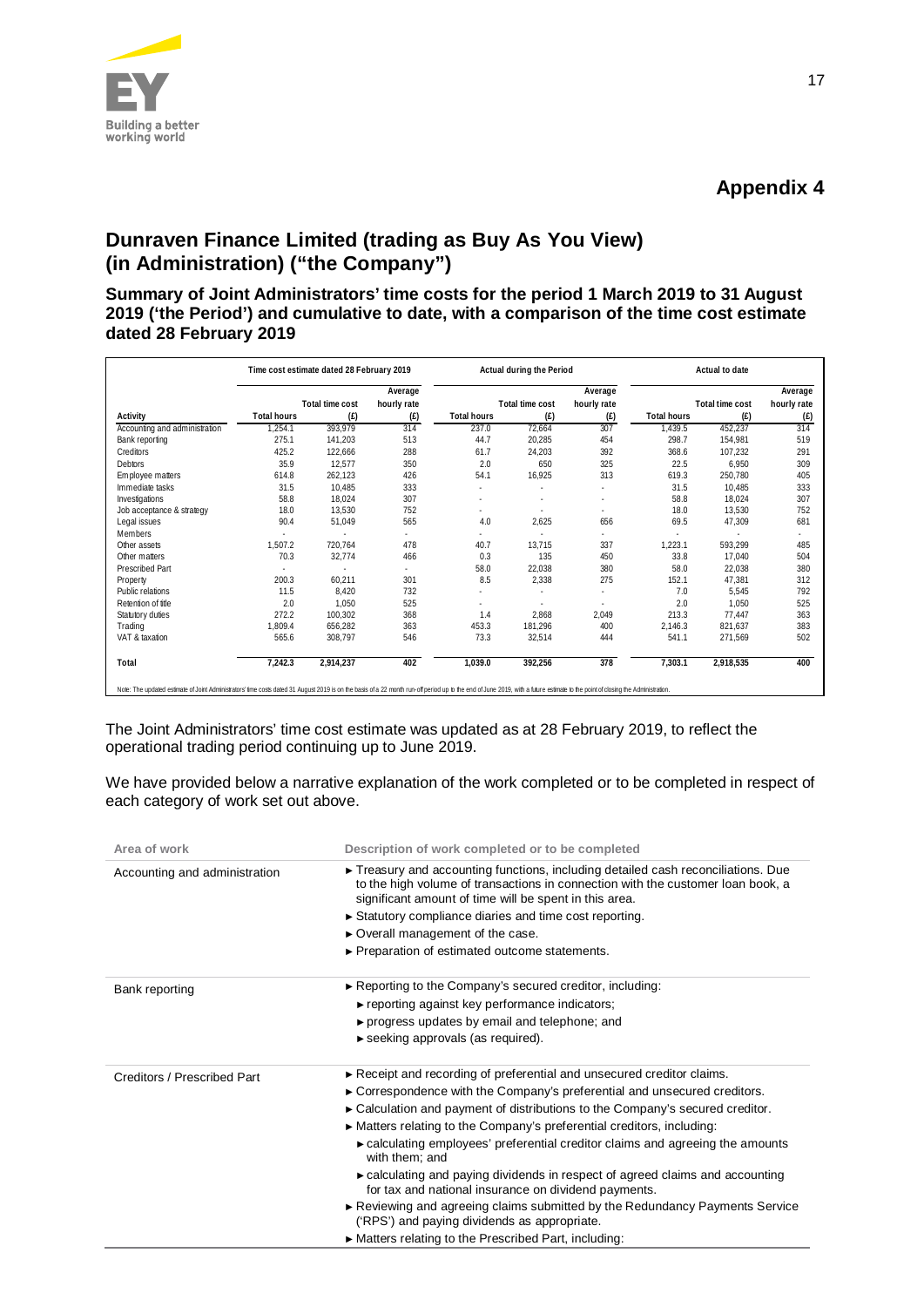

|                             | ► calculating the Company's net property and Prescribed Part;                                                                                                                               |
|-----------------------------|---------------------------------------------------------------------------------------------------------------------------------------------------------------------------------------------|
|                             | inviting and adjudication on unsecured claims; and                                                                                                                                          |
|                             | payment of dividends.                                                                                                                                                                       |
| Debtors                     | ► Collection of book debts due to the Company at the date of appointment and<br>realising value from other debts and prepayments, including supplier bonds.                                 |
|                             | Note: See Other assets section for the customer loan book asset.                                                                                                                            |
| Employee matters            | ► Communication with employees, including on-site meetings and consultation (as<br>required).                                                                                               |
|                             | Regular meetings with appointed employee representatives.                                                                                                                                   |
|                             | ▶ Ongoing assessment of employee remuneration.                                                                                                                                              |
|                             | ► Written correspondence to employees.                                                                                                                                                      |
|                             | ► Regular review of staffing levels during the Administration period, as the volume<br>of the trading activity reduces.                                                                     |
|                             | Assisting employees in the submission of claims to the RPS.                                                                                                                                 |
|                             |                                                                                                                                                                                             |
| Immediate tasks             | • Matters requiring immediate attention following the appointment, in order to<br>commence the Administration, stabilise the business and make announcements<br>to key stakeholders.        |
| Investigations              | ► Mandatory investigations work in accordance with Statement of Insolvency<br>Practice Number 2 (Investigations by Office Holders), and the Company<br>Directors Disqualification Act 1986. |
| Job acceptance and strategy | ► Matters relating to the appointment and initial planning of the Administration<br>strategy, including meetings with the Company's director and members of senior<br>management.           |
|                             | ► Considering exit routes from Administration.                                                                                                                                              |
|                             |                                                                                                                                                                                             |
| Legal issues                | ► Liaising with appointed legal advisors in connection with the Administration<br>process, including:                                                                                       |
|                             | a review of the secured creditor's security;                                                                                                                                                |
|                             | $\blacktriangleright$ employee matters;<br>$\blacktriangleright$ review of certain contracts;                                                                                               |
|                             | $\triangleright$ regulatory matters, including liaising with the Financial Conduct Authority;                                                                                               |
|                             | $\triangleright$ matters relating to property leases; and                                                                                                                                   |
|                             | If drafting of legal documentation as required.                                                                                                                                             |
|                             |                                                                                                                                                                                             |
| Members                     | Communicating with the Company's members, in connection with the<br>Administration.                                                                                                         |
| Other assets                | ► Managing and realising value from the Company's main asset, its customer loan<br>book, including:                                                                                         |
|                             | monitoring collections performance indicators and overseeing the collections<br>process;                                                                                                    |
|                             | liaising with third parties involved in the collection process;                                                                                                                             |
|                             | implementing required changes to collections procedures; and                                                                                                                                |
|                             | ► communicating with the Financial Conduct Authority.                                                                                                                                       |
|                             | $\triangleright$ Considering options for the business, including a sale of the business & assets.                                                                                           |
|                             | Realising value for the Company's surplus stock and other tangible assets.<br>Assessing options to realise value from the Company's intangible assets.                                      |
|                             | ► Dealing with assets owned by third parties, including vehicles.                                                                                                                           |
|                             |                                                                                                                                                                                             |
| Other matters               | Recovery of the Company's physical books and records, and electronic records.                                                                                                               |
| Property                    | ► Corresponding with landlords of the Company's premises in respect of continued<br>occupation and subsequent exit from the premises.                                                       |
|                             | $\blacktriangleright$ Identifying alternative / new trading premises (as required).                                                                                                         |
| <b>Public relations</b>     | ► Preparing communications to the media and wider public following the                                                                                                                      |
|                             | appointment of the Joint Administrators.                                                                                                                                                    |